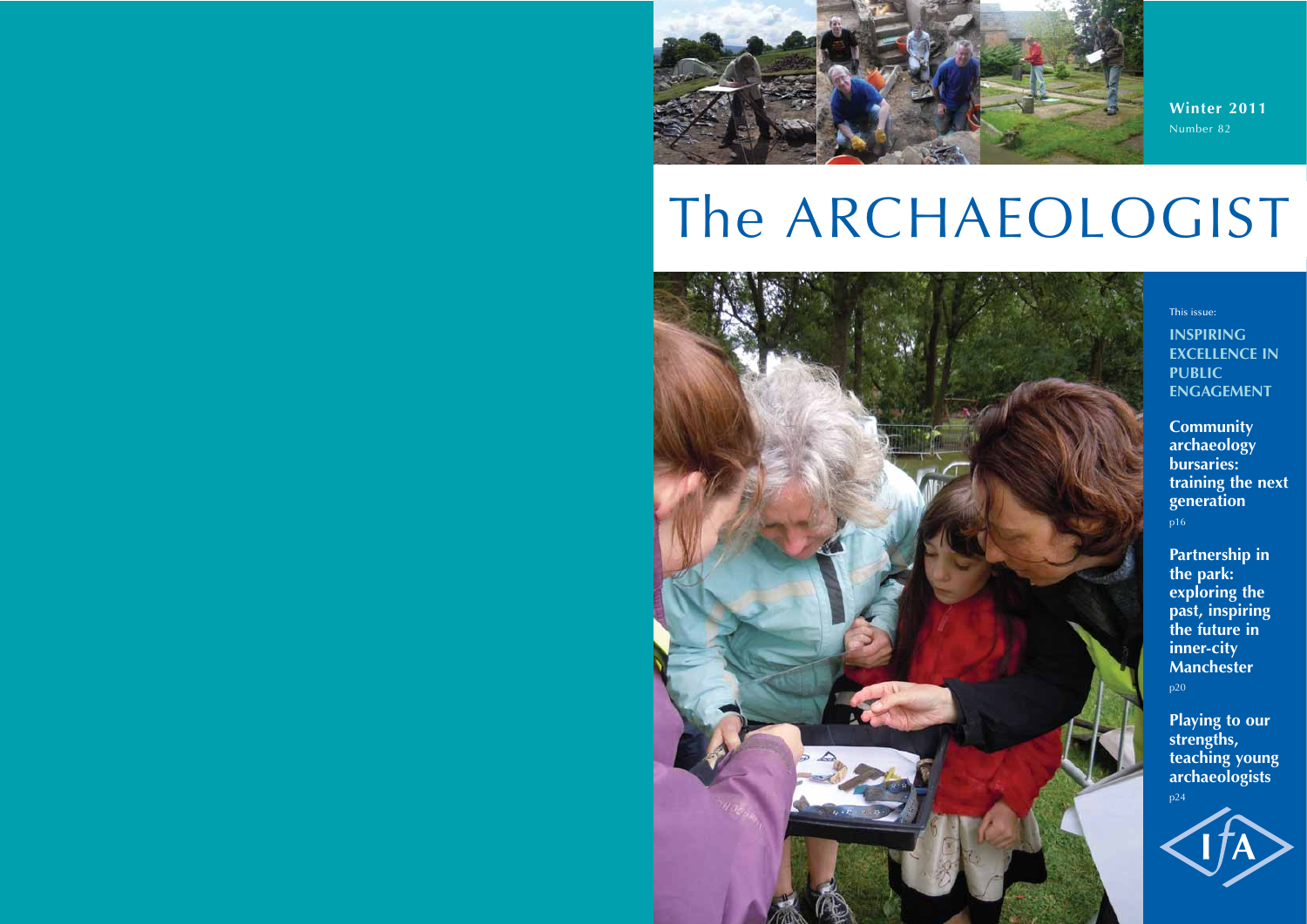# **C ONTENTS**

**Merger of the Association of Archaeological Illustrators & Surveyors and IfA** *Richard Bryant*

- **Contents Editorial 1 2**
- **3** 
	- **Finds Tray**
- **4**
- **IfA AGM 2011** *Alex Llewellyn* **5**
- **Investigating sustainability: archaeology and a carbon-neutral future** *Gill Chitty* **6**
- **Charter status for IfA: more questions and answers** *Tim Howard* **8**
- **IfA salary minima and recommendations for starting salaries** *Amanda Forster* **10**
- **Jobs in Archaeology** *Doug Rocks-Macqueen* **12**
- **Designating archaeology** *Roger Bowdler* **14**
- **16**
- **18**
- **19 20**
- 
- **Community archaeology bursaries: training the next generation** *Phil Pollard*
- **An IfA Workplace Learning Bursary in small finds recording** *Garry Crace*
- **Introducing ISGAP: Standards and Guidance in Archaeological Practice** *Suzie Thomas*
- **Partnership in the park: exploring the past, inspiring the future in inner-city Manchester** *Hannah*

*Cobb, Melanie Giles and Siân Jones*

- **Inspiring excellence in public engagement: Digging Sayers Croft** *Abby Guinness and Laura Joyner* **22**
- **Playing to our strengths, teaching young archaeologists** *Tara-Jane Sutcliffe* **24**
- **Does archaeology need guidelines for ethical publishing?** *Stephen Briggs* **26**
- **New members 28**
- **Members news 29**
- **Obituaries: David Hopkins and Anna Slowikowski 31**
- **Obituary: Richard Hall 32**







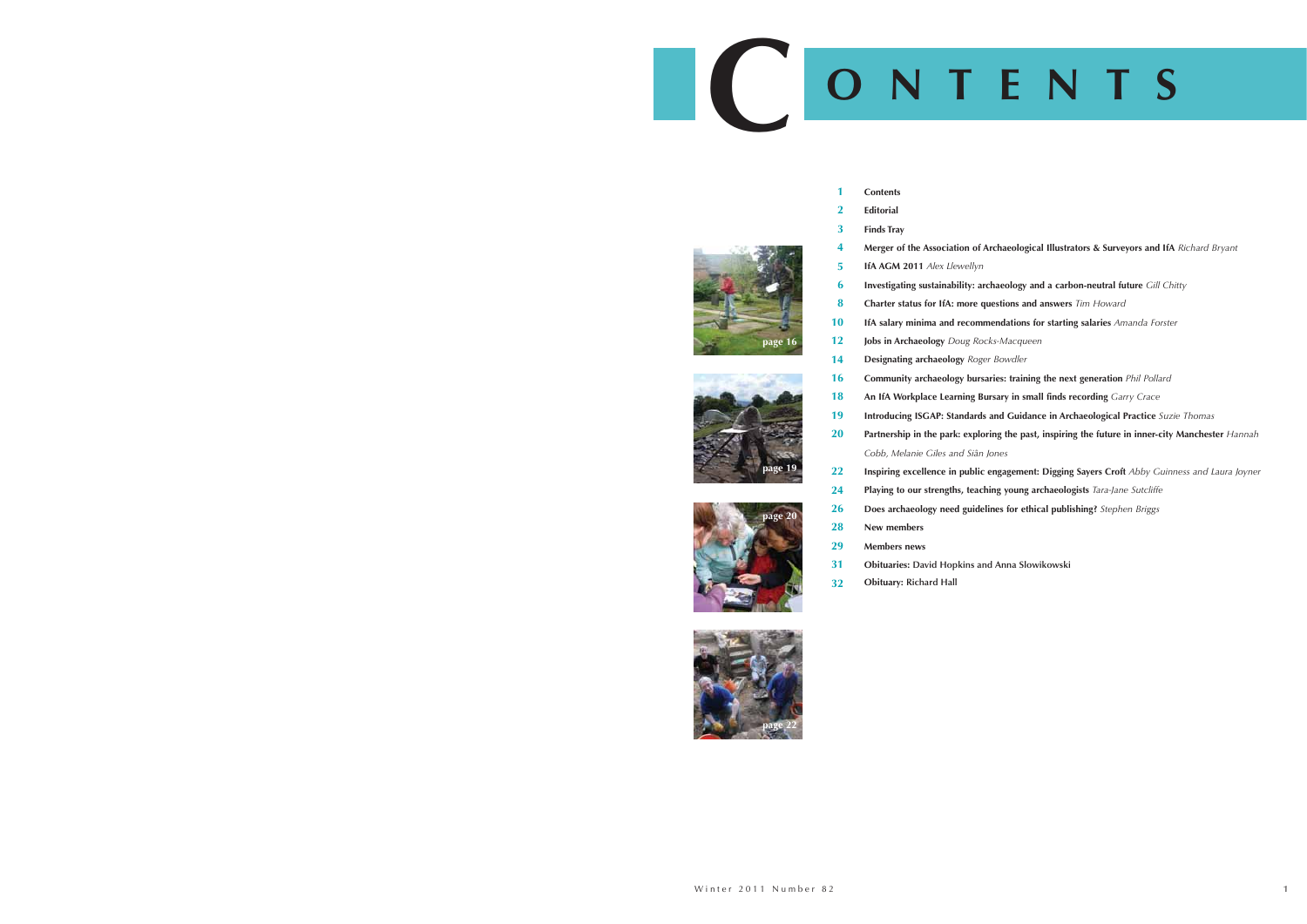archaeology meet our established standards of professionalism. Any community-based group undertaking archaeological projects can work to the appropriate standards, irrespective of whether they receive payment or not. Similarly, whether or not they draw a salary from archaeological work is not a consideration when individuals are assessed for IfA membership.

At our AGM the membership voted in favour of removing the requirement to adhere to the *Code of conduct* for Student and Affiliate members. This underlines the difference between these non-Corporate grades, and the Corporate grades of Practitioner, Associate and Member. Non-corporate members are not accredited professionals in the same way that Corporate members are, and so we cannot therefore with confidence expect them to be bound by the *Code of conduct.* We have written to our non-Corporate members explaining this and we hope that those who are able to will upgrade their membership so that they take on the additional responsibilities that accredited membership requires.

Our next *TA* will feature the impact of the Southport Group report of July 2011, and in particular will discuss its significance beyond England and its legal framework and planning system to a wider world. We would be keen to hear from anyone with ideas for articles covering this area. We would also like to hear about potential contributions considering the report's relevance to the wider heritage sector, looking beyond its application within commercial and planning-led investigations. Please send suggestions and articles to Amanda Forster at amanda.forster@archaeologists.net.



IfA aims to showcase good practice and, as Gill Chitty says (p6–7), 'community archaeology, and archaeology as a socially and environmentally responsible business, must surely be one of the most productive ways in which the discipline can contribute to a sustainable future'. This edition of *TA* therefore looks at how we inspire excellence in public engagement. Archaeologists are well situated to reach out to local communities, and to assist those communities in exploring a widespread interest in the past. Abby Guinness' article on the project at Sayers Cross is a good example of how archaeology can provide an opportunity to learn new skills, while Hannah Cobb, Melanie Giles and Siân Jones consider issues of top-down, bottom-up and collaborative community projects. Phil Pollard details the CBA's Community Archaeology Training Placements project, which is developing skills in future community archaeologists, while his colleague Suzie Thomas discusses the *Standards and guidance in archaeological practice* project.

Southport and beyond: the impact and wider relevance of the Southport Group report (July 2011) deadline: 13 February 2012

IfA believes that as a sector we need to develop new ways of involving the public in making decisions about the future of their historic environment, and in researching it. We also need to ensure that public engagement, community archaeology and amateur

#### **Scottish H&S courses**

IfA's Scottish Group is offering sessions on health and safety awareness for archaeologists from HSE Solutions Ltd. The first session was in Edinburgh in November, but further sessions will be held in Inverness and Glasgow. To book your place contact the IfA offices at admin@archaeologists.net or call 0118 378 6446. Course fees are £60 per delegate. Please keep an eye on the IfA website for more details.

#### **The Historic Environment journal**

Members are reminded that they can receive

Maney's journal *The Historic Environment: policy and practice* for a reduced price as part of their IfA membership. The most recent issue (volume 2, issue 2) includes a review article covering PPS5, the *Southport Report,* and the linking of conservation to communities.





**Contributions and letter/emails** are always welcome. *TA* is made digitally

available through our website and if this raises copyright issues with any authors, artists or photographers, please notify the editor. Accessed digitally, web links are especially useful in articles, so do include these where relevant. Short articles (max. 1000 words) are preferred. They should be sent as an email attachment, which must include captions and credits for illustrations. The editor DESIGNED and TYPESET will edit and shorten if necessary. Illustrations are very important. These can be supplied as originals, on CD or as email attachments, at a minimum resolution of 500 kb. Copyright of content and illustrations remains with the author, that of PRINTED by Duffield the final design with IfA (who will make it available on its website). Authors are responsible for obtaining reproduction rights and for providing the editor with appropriate captions and credits. More detailed *Notes for contributors* for each issue are available from the editor. Opinions expressed in *The Archaeologist* are those of the authors, and are not necessarily those of IfA.

IfA, SHES, University of Reading, Whiteknights, PO Box 227

# READING RG6 6AB

by Sue Cawood

Printers Ltd (Leeds)

#### **Notes to contributors**

#### **Themes and deadlines**

#### **Standard and guidance for archaeological advice by historic environment services**

IfA and ALGAO are currently developing *Standard and guidance* to cover the role of historic environment services in providing archaeological advice, primarily but not exclusively through local authorities. Following a survey of current practice, nationwide workshops to explore key issues, and consultation with selected stakeholders, draft *Standard and guidance* was issued for formal consultation in December. Details are posted on the IfA and ALGAO websites. Following the consultation, a revised draft will be proposed for interim adoption at an Extraordinary General Meeting at the IfA Conference in April 2012.

#### **IfA Conference update**

Conference planning for 2012 is now in full swing and we have selected the sessions and workshops. We have an exciting agenda covering the theme of Partnership. Proposals for sessions have been diverse and we have eight discussions covering topics which include cross-disciplinary training, the academic and professional worlds, community archaeology, visual communication, heritage crime, archives and information, and the natural and historic environments. A Call for Papers will be circulated with this edition of *TA*, and will be posted on our website and Facebook pages. Building on the idea of training and professional development, the 2012 Conference will include nine workshops, covering geophysics, forensic archaeology, Environmental Impact Assessments, international heritage, excavation and recording, National Occupation Standards, information technology and CDM regulations. In addition, this year's conference will be launching the IfA Debate, involving a panel of expertise and an open discussion with the audience. The topic for discussion will be the future for local Planning authorities and archaeology – something high on the agenda for all working in the heritage sector. Bookings opened in December and the conference page of the website will be regularly updated.

# **FROM THE FINDS TRAY**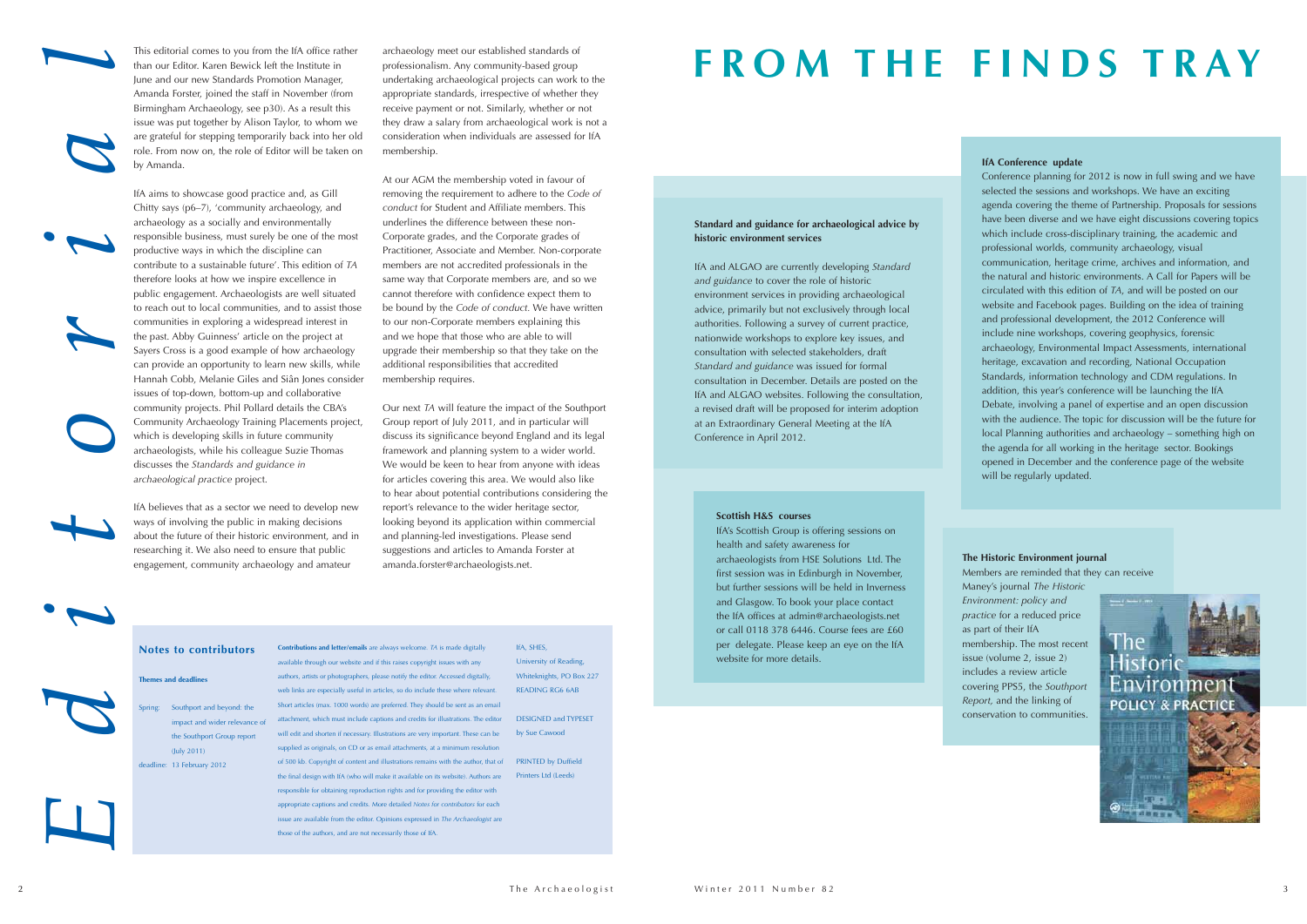more areas of woodland to lock in carbon, encouragement to grow more biomass crops and the effect of their rooting structures on archaeological remains. He also drew attention to the impact of new machinery and techniques in farming, and increased use of wind and solar energy. Gill Chitty, CBA, ended the paper session with some challenging questions for our profession (p6–7. Andrew Townsend and Gill Chitty then chaired a discussion on what archaeologists can do to meet the legal obligations of carbon reduction. IfA will review its own environmental policy, and we will consider whether amendments should be made to the *Code of conduct* and other constitutional documents. We intend to carry out a review of the Institute's carbon footprint and to report back on what changes we can implement.

The candidates successfully elected to IfA Council were announced, and all resolutions put to the meeting were passed. Discussions followed on IfA's proposed application for Chartered Status (Tim Howard, p8). Council will need to make sure that regular communication with the membership takes place on these issues over the coming months. Changes were agreed to the requirements for Student and Affiliate membership, to make a clearer distinction between these grades and the corporate grades of PIfA, AIfA and MIfA. This resolution required amendments to be made to the *Articles of Association* and *Disciplinary Regulations* and updated versions of these are available to members on the website at http://www.archaeologists.net/codes/ifa.

Finally, the two *Standards and guidance* for forensic archaeology and geophysical survey which had been adopted in draft at the last AGM were adopted in full as IfA-approved practice. These are also available on

the IfA website.

#### **Alex Llewellyn MIfA**

Head of Governance and Finance, IfA alex.llewellyn@archaeologists.net



IfA's Annual General Meeting on 3 October 2011 at the Society of Antiquaries of London was preceded by a *Greening the historic environment: archaeology and carbon reduction* seminar chaired by Andrew Townsend, BaRAS and CIOB Ambassador.

Alan Crane CBE, Vice-chair of the Chartered Institute of Building (CIOB), introduced the seminar with discussion of CIOB's efforts to keep everyone informed about the legal obligations of carbon reduction. CIOB has established the Carbon Action 2050 programme (http://carbonaction2050.com/), which provides simple, practical solutions for achieving government targets. Edward Holland, Project Advisor for the Prince's Regeneration Trust, introduced the Trust's *Green Guide for Historic Buildings,* which offers guidance on how improvements can be made to the environmental performance of listed and historic buildings. He demonstrated ways in which various types of building have been adapted to reduce their carbon footprint, and dispelled the popular misconception that this is not possible without detrimental effects on their character and appearance. David Pickles, Senior Architect at English Heritage, described the research EH is undertaking into energy efficiency, developing guidance and offering training on initiatives. In particular he drew attention to the *Saving energy* website they had launched, offering advice for home owners, http://www.english-heritage.org.uk/yourproperty/saving-energy/.

Vince Holyoak, English Heritage, noted release of the natural environment white paper this year, and the targets for low carbon. These can have a significant impact on the historic environment – for example, changes from grassland to scrubland, creation of

I suppose it all began with frustration. I had been working on archaeological sites and material since 1972 and produced a wide range of drawings for publication. Very occasionally I met other archaeological illustrators and surveyors and we would talk about our work, about ideas, about standards, and the sense of isolation that we felt. Eventually I thought: 'Why shouldn't we organise our own conferences? In fact, why shouldn't we have our own specialist association?' In 1976 I floated the idea of a conference to David Hill, staff tutor in archaeology in the Extra-Mural Department of Manchester University. He took up the idea and offered facilities at Manchester, and the result was the first 'Draughtsman in Archaeology' conference in 1977. The conference proved a great success, there was time for debate and, crucially, a bar where we could relax and get to know each other. By the Sunday afternoon the participants were ready to discuss a follow-up conference in 1978, when the Association of Archaeological Illustrators and Surveyors was formed.

Over the next few years we created a professional Association, with established criteria for peer assessment for full Member status. Our Professional

# *Merger of the Association of Archaeological Illustrators & Surveyors and IfA*

#### Richard Bryant

Code of Conduct was accepted by the Office of Fair Trading, allowing full members to add AAIS (later MAAIS) after their name. We started a Newsletter and began a Technical Papers series. Annual conferences became the centre-piece of the Association's life. For more than thirty years AAI&S has built upon these core values, offering a professional forum for archaeological illustrators and surveyors and deepening fellowship between members.

Now to the future, and to the Extraordinary General Meeting held in Reading in May this year. We still want to encourage appreciation of graphic skills among our colleagues but around us the organisation and disciplines of archaeology have been changing. Graphic skills are now more integrated and people need to work across dividing lines. The Association, while still seen as a valuable and high quality organisation, was not necessarily viewed as a 'home' by many working within this field. We needed to be closer to the centre of things, especially for our younger members. I believe this has been achieved through the merger with IfA and, as a clear indication of the Association's professional standing, we have been offered equal status with other full members. We are not going to lose our identity as illustrators, surveyors and graphic designers, and we will enhance our professional values as members of the Graphic Special Interest Group of IfA. Equally, many of us would like to maintain the positive aspects of our fellowship. This we can also do. So I am saddened but also excited. I see this as the next step on a continuing journey.

**Richard Bryant MIfA**  (and founder member of AAI&S) richard@pasthistoric.co.uk

The leaflet designed by Richard Bryant adverting AAI&S's first conference, *The Draughtsman in Archaeology* in Manchester 1977



# Graphic skills are now more integrated and people need to work across dividing lines.

# **I***f***A AGM 2011**

#### Alex Llewellyn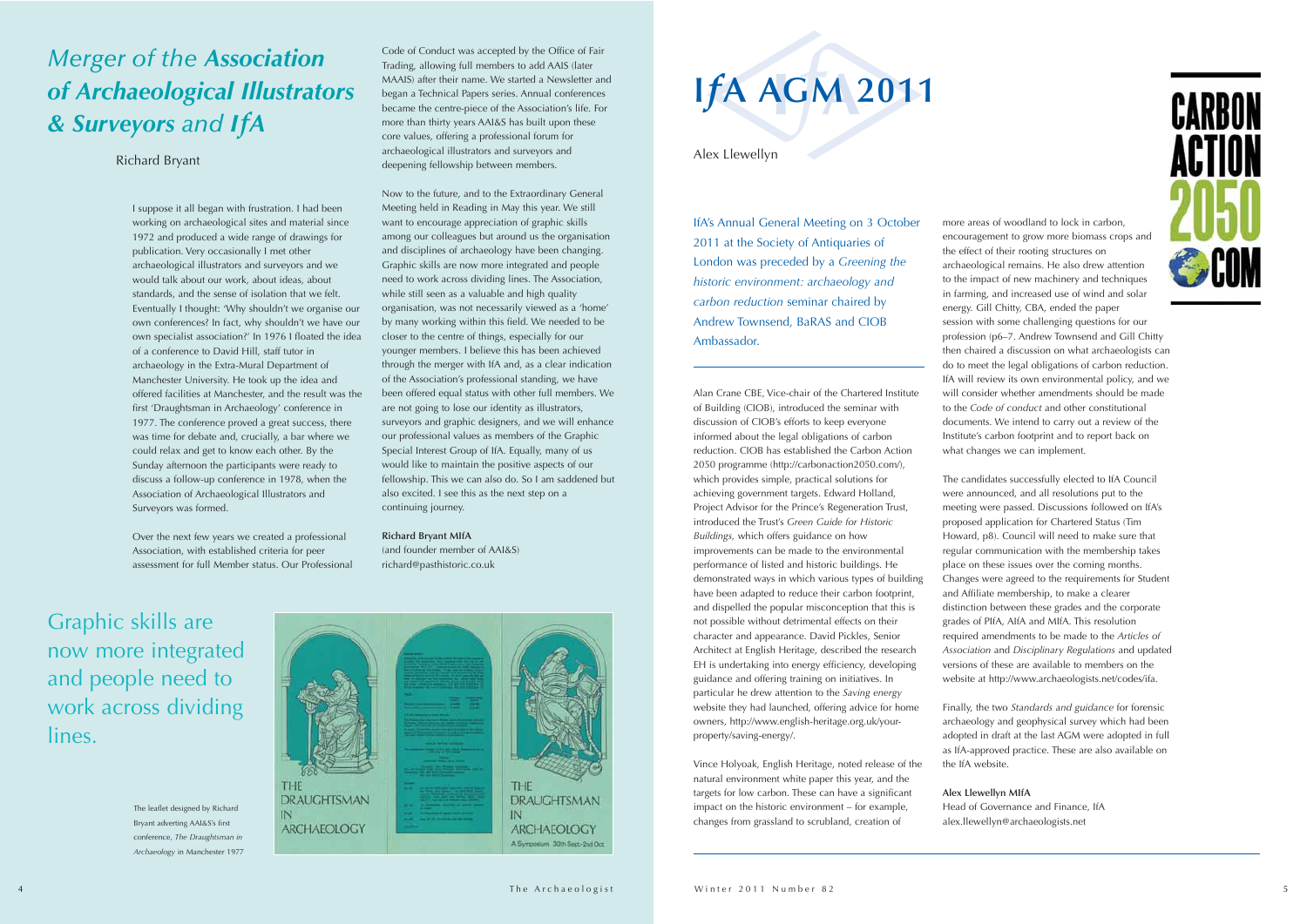archaeological training and professional development are keeping up with this aspiration. No landscape archaeologist, for example, should be ignorant about the part that wetland conservation – upland or lowland – plays in managing Europe's single largest carbon sink – or the risks, not just to archaeological preservation but for release of greenhouse gases, caused by falling groundwater levels and peat degradation. Building archaeologists should be conversant with the principles and practice of sustainable conservation, and the opportunities of working with clients, contractors and building professionals, 'advocating beneficial change and altering perceptions' (in line with IfA's *Standard and guidance for stewardship of the historic environment*). The smart money is on building archaeologists who are also qualified to advise on, and issue, energy performance certificates and who can offer added value with their understanding of how historic materials are used in construction and how they perform over time.

#### *Environmental credentials*

*Sustainable economic practice* includes procurement of services and goods from businesses that have sound ethical and environmental credentials, sourcing local materials, using local transport, local contractors, offering staff incentives for doing the same. Do we know the overall value of the archaeological economy in the UK and what, for example, the multiplier effect may be in the local economy, in a community where an archaeological project is underway? Archaeology will need to diversify like other businesses. Is there potential to work actively with local green tourism and visitor businesses; or for developing archaeological heritage projects as social enterprises to attract investment through a community share offer?

#### *Understanding past changes?*

And lastly *socially sustainable practices***:** the primary reason we pursue our discipline is to create new understanding about the historic environment and to share this knowledge – but how does that play into a low carbon economy? Some of the knowledge created through archaeology is about

IfA's October seminar on *Greening the historic environment* (p5) took a look at the responsibilities of archaeologists for carbon reduction. What does this mean for the way archaeologists work, for standards in practice and for professional behaviour that will support good environmental outcomes? Archaeology in a changing climate has to engage with measures for carbon reduction in the context of many forces for change, not least the weather. This poses a different and bigger question – how can we, as a discipline and profession, move towards a more sustainable model for practising archaeology? This means archaeological practices that are socially, economically and environmentally sound and in balance; and that result in outcomes which mean, as a society, we move closer to living within environmental limits, respect the need for social equity, and support ethically-responsible economic growth. It is a much bigger question than carbon neutrality. Perhaps this is the time to start thinking about how we might benchmark sustainable archaeological practice?

#### *Archaeology and greenhouse gas*

All IfA members have a responsibility for *environmentally sustainable practices* under the Institute's *Code of Conduct* (Principle 2) to 'conserve archaeological sites and material as a resource for study and enjoyment now and in the future and … encourage others to do the same'. The *Greening the historic environment* seminar suggests that archaeological practice related to historic buildings and landscapes is where we can make the greatest contribution. But we should be concerned whether

# **Investigating sustainability: archaeology & a carbon-neutral future**

**Gill Chitty**

how lower carbon economies operated in the past and how human society has adapted to macro and micro changes in climate and environment over time. One of the most important things the discipline has to offer is the lessons learned from major climatic events in the past. But how does it help people living in Hull (which an environmental scientist tells me will allegedly be left on an isthmus surrounded by water with most communication and service routes cut within 25 years) to know that most of the sea bed to the east of them was once rich and habitable hunting grounds in prehistory and yet, despite it being inundated by the North Sea for thousands of years, the human race has continued to thrive …. Why worry? It is clear that what we do as archaeologists with all these valuable lessons from the past will need to be deployed in some much smarter way. Archaeologists are supremely well placed to use this perspective but so far we have made only a tiny impression on what is

possible.

Localism, favourite flavour on the current political menu, is not news here – all archaeology is locally situated. But it needs to connect its stories of sustainability, and the fascination of discovering adaptation and change over time, with people and their neighbourhoods now. Community archaeology, and archaeology as a socially and environmentally responsible business, must surely be one of the most productive ways in which the discipline can contribute to a sustainable future. Whether it is working with young people, environmental stewardship of the countryside, a Young Archaeologists' Club taking care of a local monument, a project engaging the homeless or Afghanistan veterans, or a community heritage project looking at low carbon lifestyles in the past – archaeology can potentially do so much more for a sustainable future by bringing together the stories and the people, the knowledge and understanding. In this issue of *The Archaeologist* is there is an opportunity to reflect on how sustainable communities and archaeological practice can work to mutual advantage and where we need to sharpen up?

#### **Gill Chitty MIfA**

Head of Conservation Council for British Archaeology gillchitty@britarch.ac.uk

*'Some of the knowledge created through archaeology is about how lower carbon economies operated in the past and how human society has adapted to macro and micro changes in climate and environment over time.'*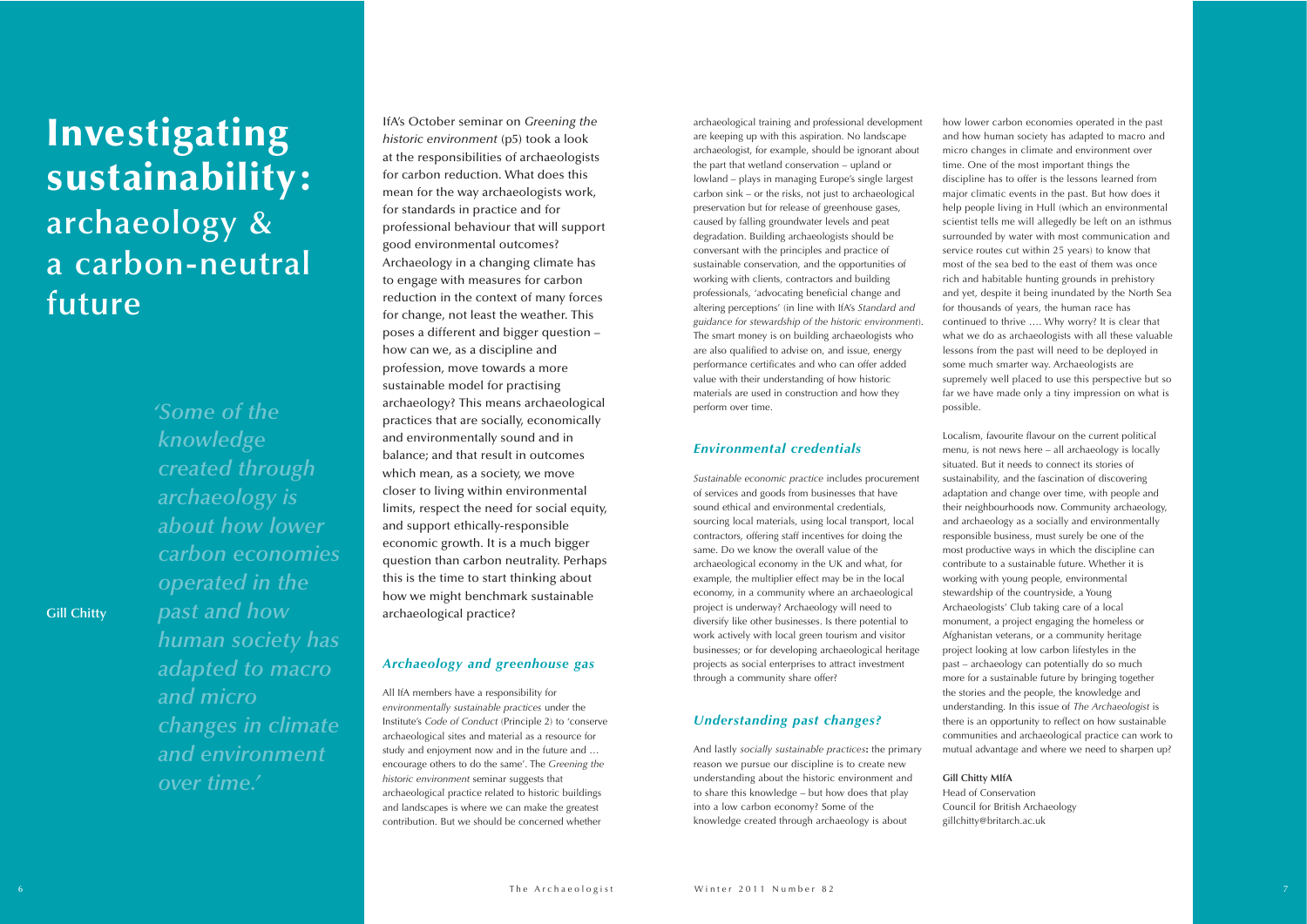

# Charter status for IfA: more questions and answers Tim Howard



Since last year's AGM in 2010 there has been further work to prepare a case to the membership for applying to Charter the Institute. This includes

- addressing concerns raised by members
- retaining solicitors to advise on preparation of an application to the Privy Council
- seeking the views of other organisations that have recently obtained Chartered status
- reviewing the governance structure of IfA

# Pet<sub>ot</sub> *Charter would produce 'little return other than … prestige'*

# Ar<br>Ve *An application to Charter would be very costly*

At the 2011 AGM the issues were discussed, and members authorised Council to submit an informal application to the Privy Council. A draft memorandum of application is close to being finalised. Here we review updated information which was provided to the AGM in response to a variety of questions and concerns.

# $\frac{\lambda_1}{\lambda_0}$ *An application to Charter would lead to increased subscriptions*

Increased profile, prestige and authority are keys to the advancement of the profession. Not only was this a view endorsed by many members, but recently Chartered organisations also reported positive feedback from their own members.

# $\sum_{h\in\mathcal{F}}$ *Chartered status would impose a heavy administrative burden*

Estimates were sought from solicitors and, upon commissioning Field Seymour Parkes to advise, a fixed estimate has been obtained for work up to and including the submission of a formal application (petition) to the Privy Council. The cost, (including VAT and disbursements), should not exceed £5000. Thereafter, further input from solicitors may be required and some further expenditure will be incurred if a Charter is granted (for instance, the vellum Charter costs over £500), but the Institute is in a position to gauge further expenditure on a staged basis. It is the opinion of IfA staff that the process can be managed within existing staff resources. Other costs are not excessive and represent good value.

# $\sum_{\text{in}}$ *Charter would involve loss of independence*

# **a**<br>**Pri** *Insufficient membership to support an application*

There is no intention to raise subscriptions in order to finance an application and those costs to which we are committed are included in current budgets.

#### *IfA membership and registration*<br>*requirements and governance frace insufficiently rigorous to sup*<br>*application requirements and governance framework are insufficiently rigorous to support an application*

# **P**<br> $\frac{1}{2}$ *Opposition of other bodies / risk of failure*

This has not been the experience of organisations to which we spoke. One recently Chartered professional body reported *there is little or no difference in administrative terms upon the grant of a Charter and there is no significant ongoing expenditure. There was no increase in subscriptions as a result of Chartering the Institute.'* Another body suggested that *'[i]n some ways the administrative burden is less – for instance, Companies House is no longer interested in the organisation.'*

An important caveat, however, is that there is an increased burden if the body wishes to change its governance provisions since this would necessitate a further application to the Privy Council. With this in mind IfA is reviewing its governance structure, and at the AGM a resolution was passed instructing Council to conclude preparation of a revised governance structure which would be included in any petition to Charter the Institute.

One-off costs (new stationery, changing bank mandates and so on) need to be factored in to the equation, but are unlikely to be a decisive consideration.

The organisations to whom we spoke did not find this a problem, save for the caveat expressed above. One member expressed the view that it would be beneficial to avoid *'regular rule changes'*.

Privy Council Office guidelines suggest that a body applying to Charter should normally have 5000 members or more. IfA currently has 3200 members (of who over 2250 are corporate members). This is a matter that has been raised in informal discussions with the Privy Council Office and, given the size of the archaeological sector, we do not feel that this is necessarily an insurmountable obstacle.

Privy Council Office guidelines (which give further details as to the Charter process) can be found at http://www.privy-council.org.uk/output/page45.asp.

Much work has already been done to produce fit for purpose membership, registration and governance frameworks. Proposals have been considered at the AGM to improve governance of IfA, although an application to Charter is not dependent upon those governance reforms being endorsed. If further work is required this should be done regardless of an application to Charter, but it is not felt that radical intervention is required.

IfA wishes to work with others in the sector and is keen to discuss its aims and objectives in order to avoid misunderstandings. If Charter is the right step we should not be deflected by fear of failure. Nevertheless, we will take advice at every stage upon the prospects of success and act upon that advice.

# **PC**

#### *Consider other alternatives*

IfA has considered becoming a Constituent Body of the Society for the Environment (SocEnv), thereby allowing it to confer Chartered status on those of its members who can meet the relevant criteria. The fee to become a Constituent Body about £3500 with an annual subscription of £600. The main drawback is that qualifying members would become Chartered Environmentalists and not Chartered Archaeologists – similar considerations have led to limited interest and poor take-up from the members of some Constituent

Bodies.

# **P**<br> $\frac{1}{2}$

Some members feel that the ability to confer the status of Chartered Archaeologist on members is key to the application to Charter and should be pursued at the outset. Members should, however, be clear that Chartered status is not conferred as of right on any member of a Chartered organisation. It is only normally awarded to those who can demonstrate pre-eminence in their field (and the costs of rigorously vetting applications for Chartered membership will be reflected in the application fee for this new grade of membership). Furthermore, in informal discussions with the Privy Council Office it was indicated that the best approach would be to seek to Charter the Institute at the outset and thereafter to seek the right to confer Chartered Archaeologist status on appropriate members. That remains our preference.

#### *Is this the last chance for members vote upon issues relating to Charter?*

No. Members at the October AGM authorised Council to submit an informal application to the Privy Council. If a positive response is received, it will be necessary to draft a formal petition together with a draft Charter. That will have to be agreed by members in General Meeting.

#### **Tim Howard, IfA Affiliate member**

Policy Advisor, IfA

tim.howard@archaeologists.net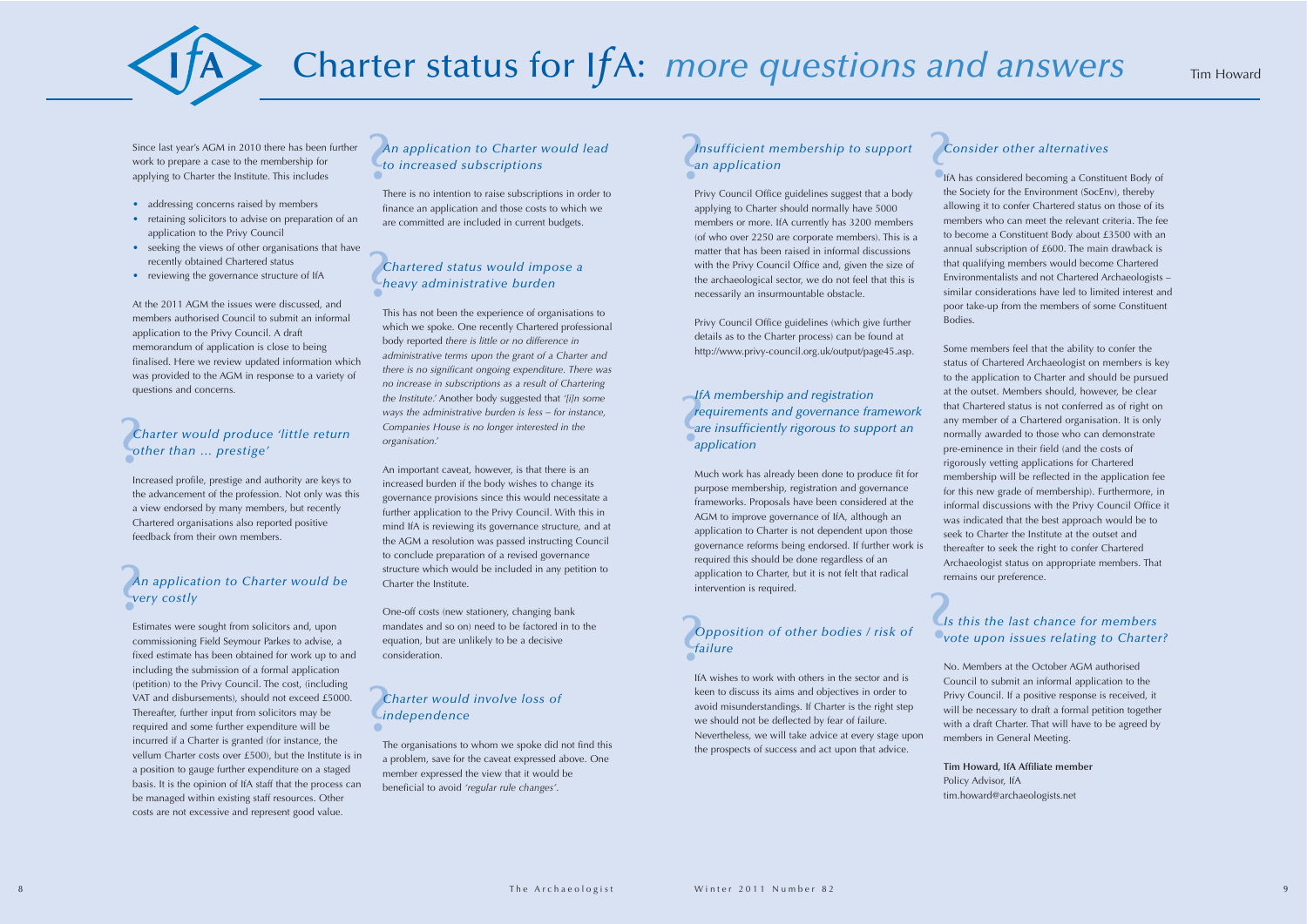November<br>
and condit<br>
where one<br>
accredited<br>
archaeolog<br>
but an area<br>
In 1996, m<br>
membersh<br>
pay scales.<br>
for working<br>
Perhaps most<br>
deals was the<br>
for starting sales.<br>
Therefore starting sales. After a two-year freeze on IfA salary minima and starting salary recommendations, November's IfA Council meeting voted to increase both from April 2012. Improving pay and conditions for IfA members is implicit within the Institute's current strategic plan, where one of the principal aims is to improve the status of archaeologists by ensuring accredited, high quality, ethical and businesslike working practices. Fair pay for archaeologists and colleagues working within the heritage sector is not simply an aspiration but an area of employment where IfA intends to achieve a positive and sustainable impact. In 1996, minimum recommended salaries for levels of responsibility equivalent to IfA membership grades were introduced which were, at that time, linked to Local Government pay scales. In April 2007 the IfA introduced wider pay criteria and set minimum standards for working time, holiday pay, sick pay and employer pension contributions.

#### **Current IfA Salary Minima and Starting Salary Recommendations**

|                                                          | <b>PIfA</b>       | <b>AlfA</b>         | <b>MIfA</b>         |
|----------------------------------------------------------|-------------------|---------------------|---------------------|
| <b>Current minimum salary recommendations</b>            | £15,054.00        | £17,534.00          | £22,704.00          |
| No employer pension contributions $(+6%)$                | $+£903.21pa$      | $+£1052.04pa$       | $+£1362.24pa$       |
| Per additional hour over and above 37.5 hpw              | $+£401.44pa$      | $+£467.57pa$        | $+£605.44pa$        |
| No sick leave allowance (based on min. 1 month full pay) | $+£1254.50pa$     | $+£1461.16pa$       | $+£1892.00pa$       |
| <b>Recommended starting salaries</b>                     | £18,000 - £19,500 | $£24,500 - £28,000$ | $£30,500 - £37,000$ |

order to bring them into line with recommendations made by professional institutions such as the Museums Association (MA), Institute of Conservation (ICON), Chartered Institute of Librarians and Information Professionals (CILIP) and others. While the IfA recognises the difficulty in introducing significant advances in pay during the ongoing economic climate, we strongly believe that it is these salary ranges that should be used as the guide for employers in setting salaries and for potential employees in deciding whether or not to take up a post.

# **I***f***A salary minima**  &**recommendations for starting salaries**

Perhaps most important in the recognition of fair pay deals was the move in 2010 to make recommendations for starting salaries for each of the IfA corporate grades. The need to establish recommended starting salaries which more accurately reflect qualifications, responsibilities and experience of archaeologists working across the profession was recognised in a report update produced in 2010 (www.archaeologists.net/practices/salary). Using comparable professions as a realistic benchmark, the 2010 report sought to establish reasonable salary starting ranges for the three corporate IfA grades in

| Per additional hour over and above 37.5 hpw<br>No sick leave allowance (based on min. 1 month full pay)      | $+£422.31pa$<br>+£1319.73pa                                                                  | $+£491.88pa$<br>$+£1537.14pa$                        | $+£636.92pa$<br>+£1990.38pa |  |  |
|--------------------------------------------------------------------------------------------------------------|----------------------------------------------------------------------------------------------|------------------------------------------------------|-----------------------------|--|--|
| No employer pension contributions $(+6%)$                                                                    | $+£950.21pa$                                                                                 | $+£1106.74pa$                                        | $+£1433.07pa$               |  |  |
| New minimum salary recommendations                                                                           | £15,836.80                                                                                   | £18,445.77                                           | £23,884.60                  |  |  |
| From 1 April 2012, with 5.2% increase                                                                        | <b>PIfA</b>                                                                                  | <b>AlfA</b>                                          | <b>MIfA</b>                 |  |  |
| New minimum salary recommendations (in effect from April 2012)                                               |                                                                                              |                                                      |                             |  |  |
| considering an increase to recommended starting<br>salaries at the next Council meeting in January, with     | Amanda Forster MIfA<br>Standards Promotion Manager, IfA<br>amanda.forster@archaeologists.net |                                                      |                             |  |  |
| 1 April 2012 and will be reviewed again in<br>November 2012. In the interim, Council will be                 |                                                                                              |                                                      |                             |  |  |
| for those on who are currently receiving the poorest<br>pay deals. The minima increase will take effect from | pages on the IfA website<br>(http://www.archaeologists.net/practices/salary).                |                                                      |                             |  |  |
| conditions and will at the least provide a safety net                                                        | recommendations, please look at the remuneration                                             |                                                      |                             |  |  |
| minima this increase may not have a tangible effect,<br>but it is a positive step towards better pay and     | For more information on current salary                                                       |                                                      |                             |  |  |
| increase of 5.2% was agreed. IfA appreciates that for<br>those archaeologists already paid above current     | and Registered Organisations.                                                                | sector and in ensuring the best deal for our members |                             |  |  |
| in fact paying more than the current minima, and an                                                          | promoting their relevance within the wider heritage                                          |                                                      |                             |  |  |
| members suggests that the majority of employers are                                                          | the intention of retaining their currency and                                                |                                                      |                             |  |  |

#### Amanda Forster

The update of 2010 also recognised that the salary gap evident from an earlier report of 2008 (with IfA minimum salaries recognised as 13% lower than the nearest) had increased from 15% at PIfA level and up to 17% for MIfAs. In 2008 Council took the decision (after formal consultation with Registered Organisations and others) to increase minimum salaries by 13% over inflation over a five-year period. Unfortunately the recession and its impact on the development sector prevented the process of increase from starting, and while the intention of closing the gap on other sectors has been reaffirmed it is obvious that the trends in wages and the cost of living have parted company. In November 2011, Council considered the increasing cost of living and the negative effects of inflation on those working across the sector – and especially those in the lowest paid jobs. Additional research undertaken by Council members suggests that the majority of employers are in fact paying more than the current minima, and an increase of 5.2% was agreed. IfA appreciates that for those archaeologists already paid above current minima this increase may not have a tangible effect, but it is a positive step towards better pay and conditions and will at the least provide a safety net for those on who are currently receiving the poorest pay deals. The minima increase will take effect from 1 April 2012 and will be reviewed again in November 2012. In the interim, Council will be considering an increase to recommended starting salaries at the next Council meeting in January, with



#### **Amanda Forster MIfA**

#### **New minimum salary recommendations (in effect from April 2012)**

Raising the salary minima will hopefully help the poorest paid in archaeology, and provides a useful stepping stone towards closing the salary gap between archaeologists and other comparable professions for all our members. © Birmingham Archaeology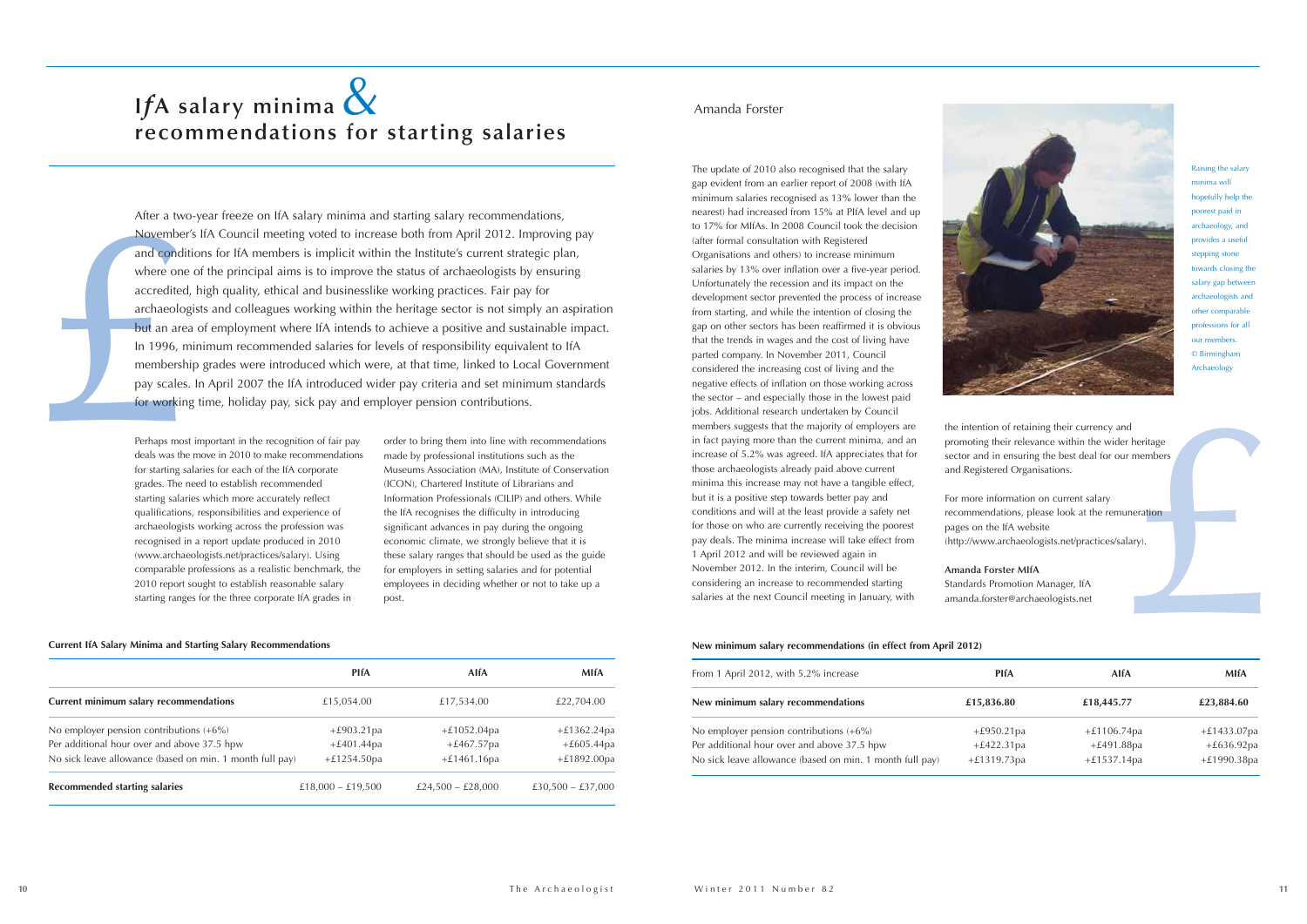closer to their historical averages. An interesting occurrence was that wages continued to rise into the recession and did not fall until 2010, indicating some lagging in pay conditions compared to the general economy. It will be interesting to see if these declining pay rates continue. Average Pay Per Year<br>
etween 1995 and 2008 an annual closer to their historical averages. An interesting<br>
article was compiled called *lobs in Pritich* occurrence was that waves continued to rise into the

**Doug Rocks-Macqueen, IfA student member** University of Edinburgh Researcher, Landward Research Ltd

#### REFERENCES

Aitchison, K R and Anderson S M 1995 Jobs in British Archaeology *The Field Archaeologist* 22

Turner, R 1996 Jobs in British Archaeology *The Field Archaeologist* 25

Turner, R 1997 Jobs in British Archaeology *The Archaeologist* 29

Turner, R 1998 Jobs in British Archaeology *The Archaeologist* 31

Turner, R 1999 Jobs in British Archaeology *The Archaeologist* 34

Malcolm, G 2000 Jobs in British Archaeology *The Archaeologist* 37

Malcolm, G 2001 Jobs in British Archaeology *The Archaeologist* 40

Drummond-Murray, J 2002 Jobs in British Archaeology *The Archaeologist* 43

Drummond-Murray, J 2003 Jobs in British Archaeology *The Archaeologist* 47

Drummond-Murray, J 2004 Jobs in British Archaeology *The Archaeologist* 51

Drummond-Murray, J 2005 Jobs in British Archaeology *The Archaeologist* 56

Drummond-Murray, J 2006 Jobs in British Archaeology *The Archaeologist* 59

Drummond-Murray, J 2007 Jobs in British Archaeology *The Archaeologist* 66

Drummond-Murray, J 2008 Jobs in British Archaeology *The Archaeologist* 68

# **JOBS IN BRITISH ARCHAEOLOGY** Doug Rocks-Macqueen

etween 1995 and 2008 an annual article was compiled called *Jobs in British Archaeology,* and was normally published in *TA* or its predecessors*.* These articles presented information on pay conditions in British Archaeology using data collected from the advertised pay rate of job postings on IfA's Jobs Information Service Bulletin (JIS) and posted on the British Archaeology Jobs Resource (BAJR) website. These articles informed archaeologists about salary conditions between the larger *Profiling the Profession* publications, a census of British archaeologists taken every five years. This article restarts this tradition of yearly insights into UK archaeology jobs that was previously undertaken by Kenneth Aitchison, Seona Anderson, Robin Turner, Gordon Malcolm, and James Drummond-Murray.

Data were gathered from IfA's JIS and BAJR from 1 April 2008 to 31 March 2011. Each job was treated as a single data point and the advertised pay rate counted. If the job posting did not specify the number of jobs advertised it was counted as a single job. Where a salary range was given, the middle point was used for analysis (as in past publications). Hourly, daily or weekly wages were converted into annual salary equivalents. Due to the larger number of postings for conservators this position was split from specialists into its own category for the 2008- 2011 data. To understand how each position is defined, see previous issues of *Jobs in British Archaeology*.

As can be imagined, the 'Great Recession' has taken a toll both on the number of jobs being advertised and average pay. Loss of pay can be seen most dramatically in the top level positions such as Senior CRM/SMR and Consultants. These same positions saw above average rises in the few years leading up to the recession and this loss of pay places these positions

| Position                           | 1995      | 1997      | 1999     | 2001     | 2003     | 2005     | 2007     | 2008     | 2009     | 2010     |
|------------------------------------|-----------|-----------|----------|----------|----------|----------|----------|----------|----------|----------|
| Excavator                          | £ $8,597$ | £ $9,880$ | £11,311  | £12,378  | £12,903  | £14,179  | £15,078  | £15,299  | £16,032  | £16,744  |
| # Jobs Advertised                  | 31        | 73        | 167      | 203      | 26       | 45       | 73       | 68       | 91       | 51       |
| Supervisor                         | £11,911   | £12,029   | £12,700  | £12,741  | £14,765  | £15,900  | £17,037  | £18,715  | £18,926  | £19,016  |
| # Jobs Advertised                  | 22        | 19        | 30       | 22       | 11       | 19       | 33       | 27       | 20       | 21       |
| Field Officer                      | £13,616   | £13,484   | £13,788  | £15,572  | £16,592  | £17,598  | £19,928  | £ 21,200 | £ 22,548 | £ 22,160 |
| # Jobs Advertised                  | 16        | 27        | 31       | 23       | 14       | 22       | 39       | 33       | 18       | 20       |
| Project Manager                    | £18,094   | £16,606   | £18,671  | £ 20,881 | £19,701  | £ 22,259 | £ 25,535 | £28,532  | £30,585  | £ 30,262 |
| # Jobs Advertised                  | 8         | 19        | 21       | 10       | 13       | 26       | 26       | 26       | 17       | 13       |
| Junior CRM/SMR                     | £11,656   | £12,619   | £14,168  | £17,532  | £17,274  | £17,992  | £19,627  | £ 20,354 | £ 21,370 | £ 20,597 |
| # Jobs Advertised                  | 31        | 23        | 48       | 44       | 27       | 29       | 41       | 180      | 125      | 95       |
| Senior CRM/SMR                     | £15,030   | £16,638   | £ 20,655 | £ 23,012 | £ 23,840 | £ 26,024 | £ 29,958 | £ 32,475 | £ 35,735 | £ 32,900 |
| # Jobs Advertised                  | 8         | 18        | 34       | 17       | 15       | 21       | 16       | 90       | 98       | 67       |
| Specialist                         | £12,647   | £13,076   | £15,476  | £16,531  | £17,170  | £17,011  | £17,930  | £19,691  | £ 21,685 | £ 22,459 |
| # Jobs Advertised                  | 18        | 23        | 37       | 12       | 8        | 25       | 46       | 38       | 30       | 29       |
| Conservators                       |           |           |          |          |          |          |          | £ 22,297 | £ 22,799 | £ 23,861 |
| # Jobs Advertised                  |           |           |          |          |          |          |          | 90       | 59       | 55       |
| Illustrators /<br>Graphics officer | £ 11,820  | £12,367   | £13,272  | £14,908  | £16,914  | £15,778  | £16,871  | £18,944  | £ 21,656 | £19,738  |
| # Jobs Advertised                  | 10        | 18        | 23       | 17       | 10       | 13       | 23       | 10       | 8        | 5        |
| Consultants                        |           |           |          |          |          | £ 20,000 | £ 20,629 | £ 28,035 | £ 31,387 | £29,205  |
| # Jobs Advertised                  |           |           |          |          |          | 10       | 9        | 17       | 6        | 9        |
| <b>Total Jobs Advertised</b>       | 150       | 299       | 573      | 362      | 127      | 210      | 305      | 579      | 472      | 365      |



#### **Average Pay Per Year**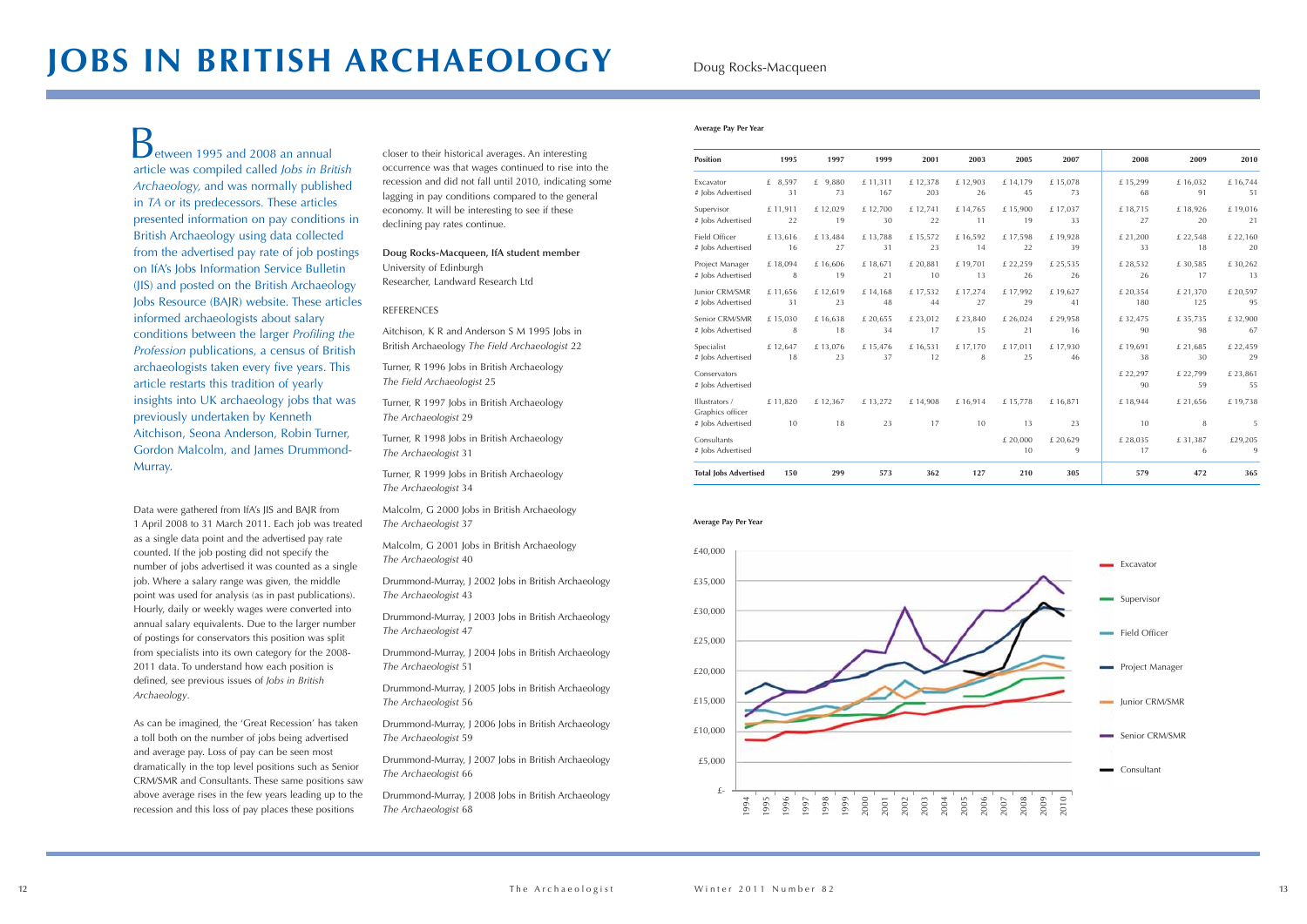OUR SCHEDULING INHERITANCE

We have also been revising the older, pre-MPP entries on the schedule as part of a general list upgrade in response to NHLE: the huge designation base, numbering about 400,000 entries which have been accorded protection on a national level, inevitably needs maintenance as well as additions. Modern scheduling entries are fuller and, we believe, clearer in setting out significance and the state of current understanding. The looming anniversary of the 1913 Ancient Monuments Act will remind us of our scheduling inheritance, but we also need to consider how all the designations work together. Listing is of relevance to archaeologists too.

#### THREAT AND PRIORITY

English Heritage is now in the first year of the National Heritage Protection Plan. A rolling programme of linked research and protection activities, involving the heritage sector more widely than has been the case before, this ambitious plan covers the asset range and has many archaeological projects, ranging from marine



archaeology to assessment of sites relating to the First World War. Has a site of significance been identified that can be regarded as 'Nationally Important', and for which scheduling is the best means to secure its longterm preservation? An emphasis on following through such assessments should ensure a new chapter in the history of scheduling, and an emphasis on threat and priority should ensure that we are concentrating on areas under greatest pressure.

One of Heritage Protection Reform's great achievements was to ask questions of all of us as to how our sector, small and separated as it still is, could work better together. Scheduling has an important place to play in 21st-century designation, and the extensive discussions and testing that went on during the HPR process has given us a clearer view of just what this should be.

#### **Roger Bowdler**

Designation Director, English Heritage roger.bowdler@english-heritage.org.uk

DESIGNATING ARCHAEOLOGY

The National Heritage List for England brings all designations together: this map would come up in a search on Avebury

14 The Archaeologist Winter 2011 Number 82 15

scheduling: working with county Sites and Monuments Records, it helped draw up lists of Nationally Important sites which amplified the number of recognised assets of archaeological significance, and the research which underpinned the MPP remains helpful today. What are we doing to rectify this situation? We have a number of initiatives under way that should reassure readers of *TA*. Scheduling cases going through the designation machine have already increased, and the new Unified Designation System – a major IT upgrade, plumbed into the recently launched National Heritage List for England (NHLE), which brings all designations together – will enable us to process cases more quickly. IT issues undoubtedly held us back from greater productivity: this should be a thing of the past.

Watford Park, where earthwork remains have recently been scheduled. Parks and gardens are an important part of the new protection regime

#### NEW GUIDANCE DOCUMENTS

Scheduling procedures always placed a premium on communicating with owners. Sharing understanding was an important strand of Heritage Protection Reform's stress on openness, and it has led to useful new guidance documents. Selection Guides are in preparation, in tandem with DCMS, which set out our designation approaches for scheduling. Articulating when listing is appropriate, and when scheduling is preferable, is an important step towards a more engaging system. We have also recently launched an updated, illustrated suite of guidance, *Introductions to Heritage Assets*, which unite and present afresh the information contained in the Monument Class Descriptions familiar from MPP.

Significance, as PPS 5 tells us and as the National Planning Policy Framework (NPPF) is likely to reinforce, is the critical determinant of our approach to managing change in the

historic environment. Does something matter, or doesn't it?

# DESIGNATING ARCHAEOLOGY



CHAMPIONING MATERIAL REMAINS

Oh that things were that black and white! Obviously, this is seldom the case. PPG 16, issued in 1991, helped enormously in uncoupling the link between officially designated sites and protection in the planning system: sites that were unscheduled still warranted respect and careful consideration. Long may this last, and there is every reason to expect this prudent arrangement to continue. Realism is essential: designation cannot hope to 'bag' all sites of archaeological importance or potential – and sometimes it is the things we understand and cherish least that are the ones we should concern ourselves about. That said, there remains a strong case for flagging the importance of sites and structures of manifest note. Our heritage protection system, complex as it is, has evolved since the groundbreaking 1882 Ancient Monument Act into a forceful tool for championing the material remains of the past. Our best response to the understandable questioning of inherited systems of regulation is to demonstrate the importance of history as a cultural and economic positive. Today's designation mission is that of identifying, articulating and celebrating.

#### PICKING UP THE PIECES

Scheduling has tailed off in recent years. Under the Monument Protection Programme, the newly-formed English Heritage embarked on a mission to schedule 10% of recognised archaeological sites: an increase of some 60,000 (later lowered to 50,000), back in 1986. Twenty-five years on, and the total has yet to pass the 20,000 mark. MPP wasn't just about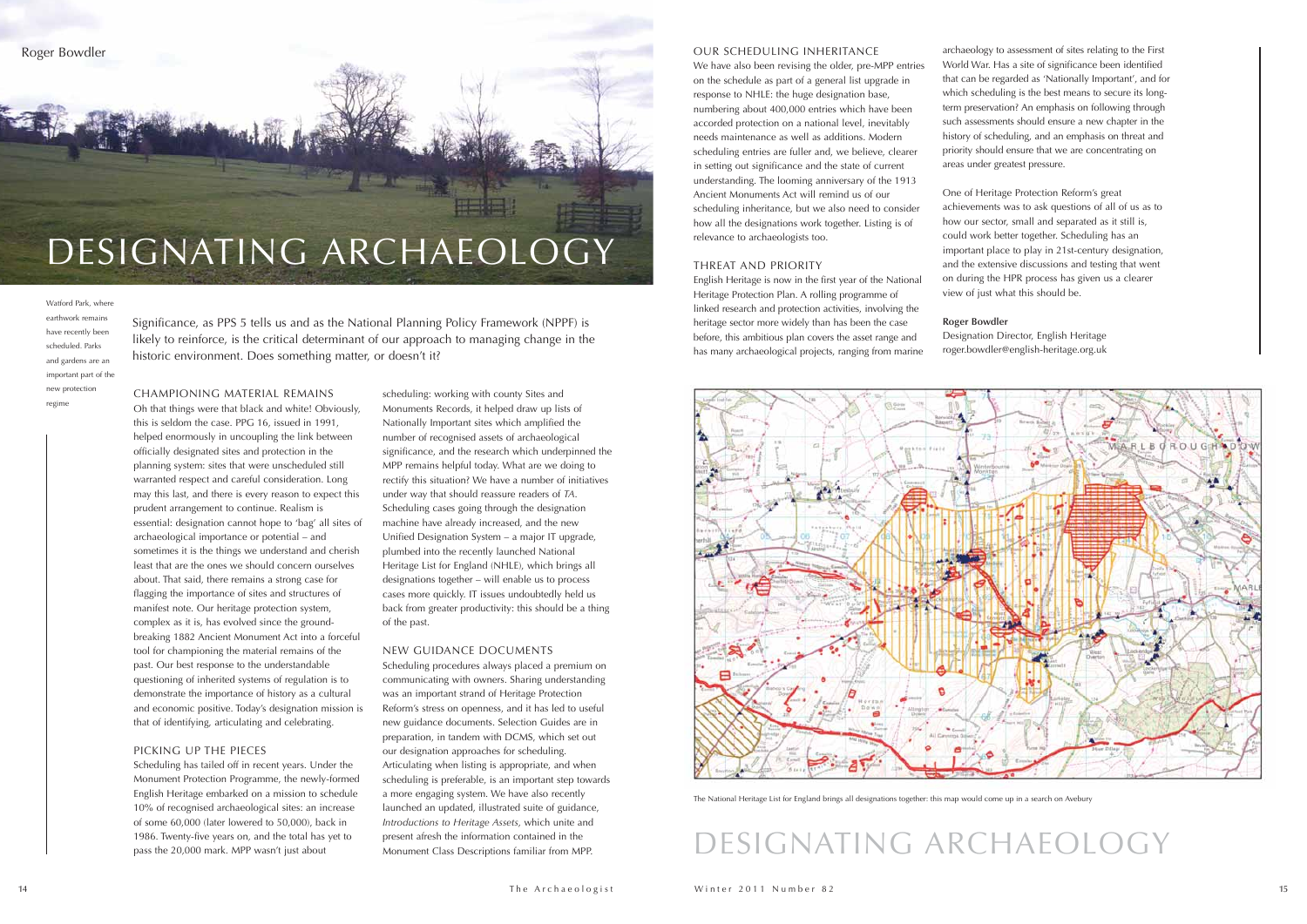

#### Phil Pollard

#### **INCREASING EXPERIENCE**

CATPs primarily take place on the job, with experienced staff within host organisations responsible for training through shadowing, coaching and mentoring. Bursary holders also get a chance to enhance their professional credibility and employability by undertaking the Level 3 NVQ in Archaeological Practice, enabling them to demonstrate particular sets of skills, competencies or experience. This is particularly significant as one of the project's aims is to widen the scope of people entering into archaeology as a profession. Applicants are expected to have a solid knowledge of archaeology, its theory and practice, but this knowledge may have come from formal education, paid archaeological work or voluntary experience – they may not necessarily hold an archaeological

appropriate). Bursary holders will use their knowledge of local needs to develop courses in their areas. A pilot course led by Chris Gaffney, Roger Walker and a team at the University of Bradford centred on processing and interpreting data from geophysical survey was a particular success, with 100% of participants rating its usefulness to their future archaeological career as good or excellent. Further courses are in development and will be advertised through the CBA website and other outlets.

#### **BEYOND ARCHAEOLOGY**

It is not just direct archaeological activities that are making the bursaries project so worthwhile. Partnership working is essential, as are experimental projects. One of our current hosts has established links with local groups working with people with disabilities and learning difficulties. Our bursary holder has undertaken family history research with the group, as well as giving site tours. The same bursary holder regularly works on site with young offenders, cleaning finds and giving them experience of digging. Another bursary holder has been drafted in as Archaeological Advisor to a community landscaping project, where residents in a deprived inner city area are turning unused space into community gardens and exploring the history of the neighbourhood. Funding and sustainability are

# **COMMUNITY ARCHAEOLOGY BURSARIES: training the next generation**

**n April 2011 CBA launched its first Community Archaeology Training Placements (CATPs) across the UK, offering nine training bursaries within host organisations that already delivered strong and effective community archaeology programmes. The Community Archaeology Bursaries Project, supported by the Heritage Lottery Fund's** *Skills for the Future* **programme with additional support from English Heritage, Cadw and Historic Scotland, is enabling CBA to offer year-long workplace bursaries over a three-year period, designed to equip would-be community archaeologists with the skills, experience and confidence to work with voluntary groups and communities. Hosts come from a variety of sectors including government bodies, commercial archaeological organisations, museums and charitable trusts, and those for 2012/13 have recently been announced (http://www.britarch.ac.uk/community/bursaries).** I

> essential to community projects and our bursary holders have undertaken training in these too; one attended a workshop run by HLF on how to write funding applications and has been able to share what she learnt with her fellow bursary holders.

> More information on the Bursaries project, including profiles of current bursary holders and details on how to obtain a placement for 2012/13 or apply to be a host in 2013/14, can be found at

> http://www.britarch.ac.uk/community/bursaries. You can also search for 'Community Archaeology Bursaries Project' on Facebook and 'like' our page, to keep up to date with project developments.

#### **Phil Pollard**



Bursaries Coordinator Council for British Archaeology. philpollard@britarch.co.uk

qualification. For many of our current bursary holders this is the first time they have been in charge of specific sections or of volunteers on site. Reports show that they are taking this in their stride and are enjoying the challenge.

#### **SHARING BEST PRACTICE**

As well as learning from organisations with a strong track record in community archaeology, CATPs have a robust network to share best practice across the UK, and it has been wonderful to see interactivity between bursary holders. One took a week's holiday to dig at a community excavation in order to keep her own skills fresh and to gain experience of digging on sand. This dig was managed by another of our bursary holders so the two got to work with each other and share knowledge and skills. Additionally, in Wales all host organisations ran events for CBA's Festival of British Archaeology and our bursary holders worked together at these, assisting each other with activities such as children's excavations and wattle and daub demonstrations.

#### **UPSKILLING THE VOLUNTARY SECTOR**

Match funding from English Heritage and Cadw has added an extra dimension to the project, enabling CBA to deliver training courses that support the voluntary sector. The training will be aimed at upskilling the voluntary sector to meet needs identified in a recent CBA survey (http://www.britarch.ac.uk/research/community), increasing capacity in the voluntary sector to understand the requirements of good practice in planning, excavation, survey, research, recording, archiving and financial planning. We have been able to tie this into the Bursaries Project by having courses led by bursary holders themselves, combined with professionals with specialist knowledge and skills and individuals from the voluntary sector (where

Managing and training volunteers on site, with Kirsty Whittall, a bursary holder based at CfAA, University of Salford (left)



Sharing best practice. Laura Joyner (right), a bursary holder based at Surrey County Archaeological Unit, is picking up tips from Brian Grimsditch of CfAA (left)





Graveyard survey by Merseyside Archaeological Society, with Sam Rowe, bursary holder at National Museums Liverpool (far right)

Drawing a section during a garden excavation, with Sam Rowe, bursary holder at National Museums Liverpool (far right)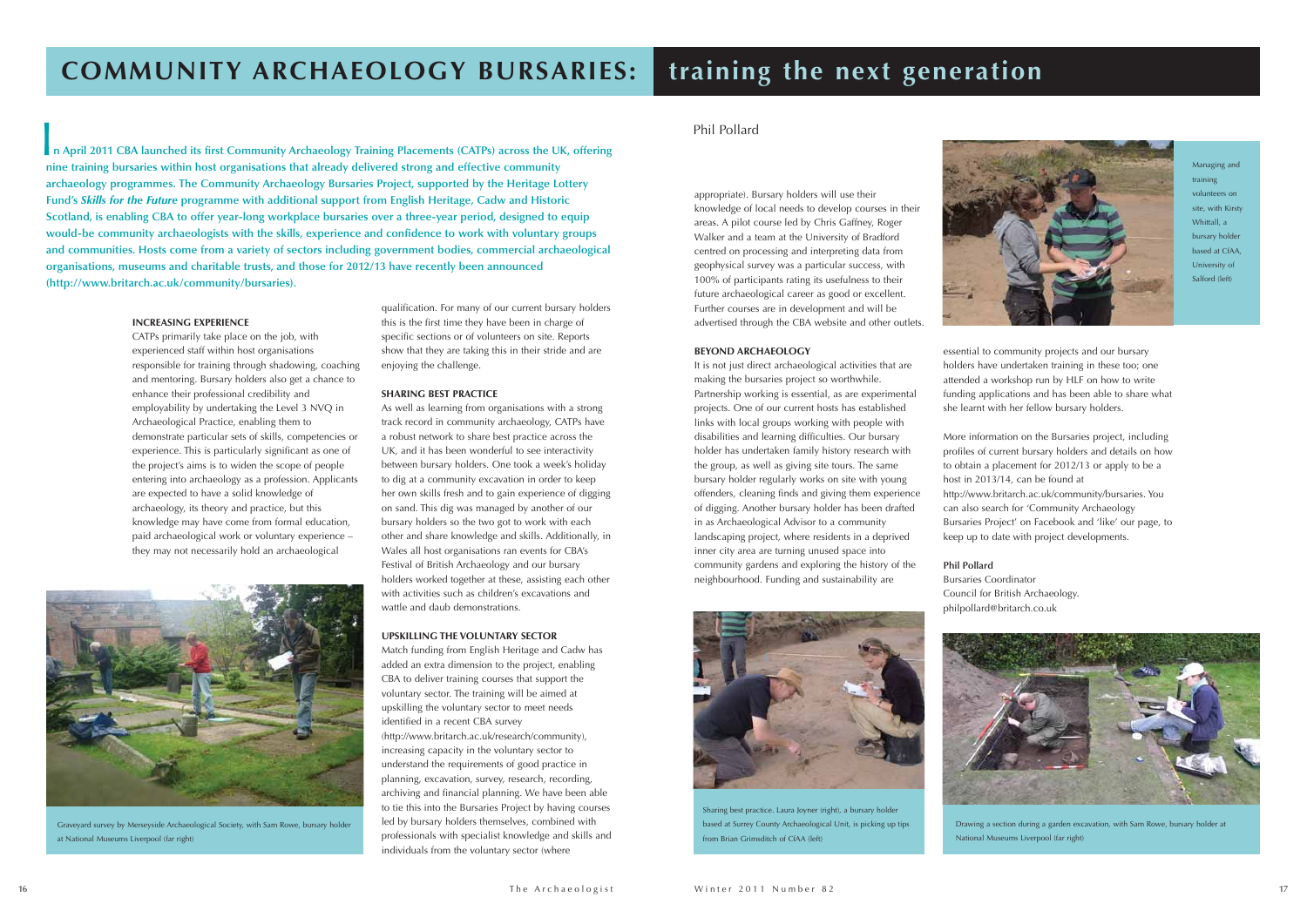I was welcomed into the PAS community as one of their own, with trust, camaraderie and the very best of training. Protecting security is a fundamental priority for the PAS and in deference to the public whose finds I am recording there were a number of professional formalities to be undertaken, such as a confidentiality agreement, restricted find-spot access to the database and, for our outreach events, CRB checks. Within these parameters I was able to take part in the entire spectrum of PAS activity. One significant task was to record on the database a backlog of metal-detecting rally finds from Sussex and Hampshire: at the last count I have finished over a thousand records. The number of finds coming into Sussex for recording currently is unprecedented. Working with Stephanie Smith, the Sussex FLO, to prepare and process finds from ten Sussex detecting clubs, independent finders and museum intakes forms another major strand of activity, and pressing deadlines mean this work can become frenetic. I have also been involved in training detectorists who want to record their own finds, as well as working with teachers and children at outreach events.

This placement has opened my eyes to what is involved in being a FLO, not only the diversity and extent of their professional remit, but the skill, time, and effort involved in creating quality records. With ever-present deadlines looming they are helped by a team of local volunteers, who willingly measure, weigh, photograph and photo-edit, in order to meet pressing schedules.

I am honoured to be part of the Portable Antiquities Scheme and my bursary continues to be a great experience. It will be a sad day for me when my time is up, and if I cannot find a job in archaeology, I sense a volunteering opportunity coming on.

**Garry Crace** IfA Bursary Holder IfA.bursary@sussexpast.co.uk

**In 2010 I was awarded an IfA workplace learning bursary in small finds identification, research and recording with the Sussex Finds Liaison Officer (FLO). I had already been using the new Portable Antiquities Scheme (PAS) database to record my own and other people's finds, and joined PAS with a degree in metallurgy, 36 years detecting experience and a few hundred self-recorded finds under my belt. As a detectorist I found the experience a fantastic learning opportunity, and to underpin the knowledge gained I am currently pursuing an NVQ in archaeology.**

# **Introducing ISGAP: Standards and Guidance in Archaeological Practice** Suzie Thomas

In 2009, CBA commenced a research project into the nature, scale, location and needs of 'community archaeology' and, more broadly, voluntary-sector action in archaeological heritage contexts across the UK. One key issue that emerged was the need to raise the standards of volunteer-led archaeological projects (see www.britarch.ac.uk/research/community).

Whilst a number of volunteer-led archaeology projects are undertaken by knowledgeable and experienced groups and individuals, some groups have little or no experience and are funded by organisations which do not have a point of reference for good practice in archaeology when agreeing funding. There was also a feeling that existing guidance resources, while partially useful, were written in a style not necessarily accessible to voluntary groups, perhaps because the original intended audience was archaeologists working professionally.

The need for a document providing guidelines for the voluntary sector, for use by groups and by heritage bodies as a point of reference for undertaking projects and setting funding criteria, was recognised. Hopefully it could also be referenced by funding bodies such as the Heritage Lottery Fund, which has

been consulted throughout the project's development. CBA has developed the *Introduction to Standards and Guidance in Archaeological Practice* (ISGAP) with funding from English Heritage and with input and feedback from numerous individuals. It will be available online in the next few months as a free resource that any voluntary group working in the UK or UK Crown Dependencies can consult. Furthermore, the comprehensive nature of ISGAP, covering legal and practical considerations for all parts of the UK as well as signposting further advice and guidance from IfA, English Heritage, Historic Scotland and others, means that it should prove useful to all those working in archaeology, not just to volunteers.

Standards and guidance covered in ISGAP broadly relate to IfA *Standards and guidance*, leaving scope for the range of topics covered to expand as IfA expands its own suite of literature. Ongoing maintenance of the website will primarily be by IfA's new Voluntary and Community Special Interest Group (www.archaeologists.net/groups/voluntary) and, once the resource is online, readers will be able to suggest updates or changes, for example as legislation or organisations change.

**Suzie Thomas MIfA** Council for British Archaeology suziethomas@britarch.ac.uk

# An IfA Workplace Learning Bursary in small finds recording



**Volunteers in action at the Chapel House Wood training excavation run by Dales Landscape Heritage. Photograph: Don Henson** 

Garry Grace



*This placement has opened my eyes to what is involved in being a FLO, not only the diversity and extent of their professional remit, but the skill, time, and effort involved in creating quality records.*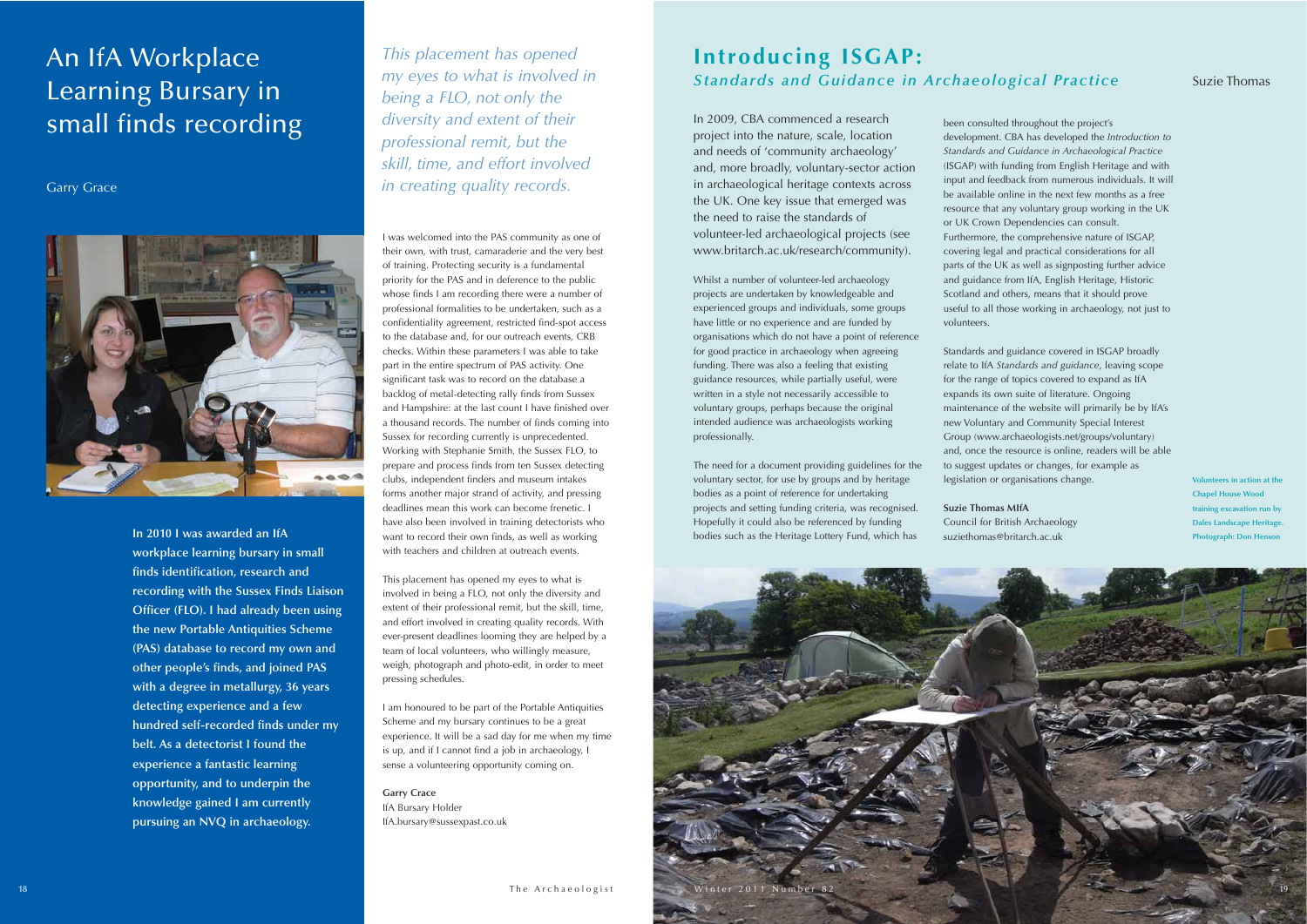Side, which for a while became synonymous with gang-related gun and drugs crime. By the 1980s and 1990s, the Park was not a place to linger or a site of leisure. The Friends of Whitworth Park was formed to regenerate and rejuvenate this key urban green space, to challenge crime in the area and enable the local community to re-engage with the Park's future. The Whitworth Park Community Archaeology and History Project arose as part of this important work, with the explicit aim of engaging with and inspiring the local community through investigation of the material, architectural and social history of the Park. By exploring the Park's past, we hope to raise aspirations for its future, and by engaging with the material culture and landscape through archaeological excavation we hope to provide an arena for the exploration of community identities and memories (Moshenska 2007, 2009).

#### *Oral memories*

After geophysical survey in 2010 we began the first of two seasons of excavation in September 2011. We targeted major Victorian and Edwardian park features, including the boating lake, pavilion and band stand, and unravelled many uses and social spaces created and recreated here. Excavations also provided the opportunity for diverse public engagement. Volunteers were drawn from the local ethnicallydiverse community, with a particular emphasis on the unemployed. As well as learning how to dig, archaeological work provided a connection to the local area and an opportunity to become part of a team, learning important transferable skills. Working alongside them were volunteers from the Friends of Whitworth Park, who brought age and experience to the project. We also worked with local schools,

Community archaeology is increasingly popular and it is often viewed as a straightforward endeavour: local people come together, often with the involvement of heritage professionals, to survey, dig and generally examine the archaeology of a site or area. Seemingly it 'does what it says on the tin'. In reality, community archaeology is incredibly complicated (see Marshall 2009; Smith and Waterton 2009). Bottom-up projects, driven by local community groups, inevitably need expert help and the support of the heritage profession throughout the process. Thus a hierarchy of knowledge is created, complicating the community's ownership and control over the project and their local heritage. Meanwhile top-down projects, driven by professional archaeologists, often engage with and enlist community groups for their work, but such a process can be equally alienating for the communities. Ultimately, community archaeology is always going to be an intervention into an existing social context where people are already actively producing and negotiating identities and where the past is plural and contested; constantly being remade, debated and negotiated (Greer et al 2002; Isherwood 2011; Jones 2012).

which had the opportunity to excavate, process finds, and participate in drama-based or archival-inspired workshops in the nearby Whitworth Gallery. In addition, we hosted a special day for our local Young Archaeology Club from Manchester Museum, a centre piece for the Open Day which attracted many visitors. The Open Day produced vivid and insightful oral memories of the Park and how it has changed since the 1950s. Daily lunch-time site tours, chats over the fence and impromptu hands-on sessions attracted further stories, which will provide the framework for more in-depth oral history interviews adding to this archive of memories.

We are now evaluating the impact of the project on different communities. Initial feedback is positive, as two of the comments indicate:

*'Inspirational. Amazing that so many people are involved. A wonderful educational experience… everyone feels as if they are part of something important. I really like the change in dynamics… one minute there is great activity and the next, we're doing painstaking work… And aged 70, I am surprised I can spend all day on my knees and it's fine!'* Gill Reddick, Friend of Whitworth Park

#### *'We were given the independence to do our own work, and when we found things, we felt incredibly proud.'* Pupils from Manchester Academy

Over the next year we will be reflecting on our feedback and building on our success to create a further season of work. Avoiding the top-down or bottom-up approach we hope to situate archaeology within the dynamic relations of the local community – schools, residents and University working in partnership. Ongoing critical reflection on the relationship between the project and the production and negotiation of memories and identities will be an important part of this process.

Whitworth Park Community Archaeology and History Project is funded by the Heritage Lottery Fund, the University of Manchester and Manchester City Council. The Project is led by the Department of Archaeology at the University of Manchester, in association with the Friends of Whitworth Park, Manchester Museum, the Whitworth Art Gallery, and Ahmed Iqbal Ullah Race Relations Centre. We would like to thank the residents of Manchester who have engaged with the project and shared their memories and aspirations with us.

**Hannah Cobb PIfA, Melanie Giles and Siân Jones** University of Manchester Hannah.cobb@manchester.ac.uk



Greer SR Harrison & S McIntyre-Tamwoy 2002. Community-based archaeology in Australia. *World Archaeology* 34(2): 265-87

Isherwood, R 2011. Community archaeology: conceptual and political issues. In G Moshenska and S Dhanjal (eds) Community Archaeology: themes, methods and practices, 6-17. Oxford: Oxbow Books

Jones, S 2012 (*in press*). Archaeology and the construction of community identities *In* M Heyworth, M Nevell and N Redhead (eds) *Archaeology for All.* CBA Research Report 171. York: Council for British Archaeology

Marshall, Y 2009. Community Archaeology. In B Cunliffe, C Gosden and R Joyce (eds) *The Oxford Handbook of Archaeology*, 1078-1102. Oxford: Oxford University Press

Moshenska, G 2007. Oral history in historical archaeology: excavating sites of memory. *Oral History* 35(1): 91-97

Moshenska, G 2009. Resonant materiality and violent remembering: archaeology, memory and bombing. *International Journal of Heritage Studies* 15(1): 44-56

Smith, L and E Waterton 2009. *Heritage, Communities and Archaeology*. London: Duckworth



Local volunteers at work in Whitworth Park

Aware of such tensions and possibilities, the Whitworth Park Community Archaeology and History Project set out to develop another approach, bringing together common interests amongst a range of parties with a fundamental recognition that memories and identities are produced and negotiated *through* the act of community archaeology.

#### *Magnificent heyday*

The Project is set in the context of the decline and regeneration of Whitworth Park, Manchester, and its neighbourhood. The park opened in 1890 and was a magnificent place in its Victorian and Edwardian heyday, with a bandstand, large boating lake, observatory, various shelters, extensive formal flower beds, statues and a covered walkway. However, as with many public parks, most of these features were removed in the post-war period, reflecting changes in urban park management and funding cuts. Whitworth Park also developed a reputation for sex and drugrelated crimes along with the adjacent area of Moss



Pupils from the local secondary school, Manchester Academy, excavating with the project



Project members Sian Jones and Ruth Colton discuss artefacts from the excavation with local residents at the project open day

# *Partnership in the park: exploring the past, inspiring the future in inner-city Manchester*

Hannah Cobb, Melanie Giles and Siân Jones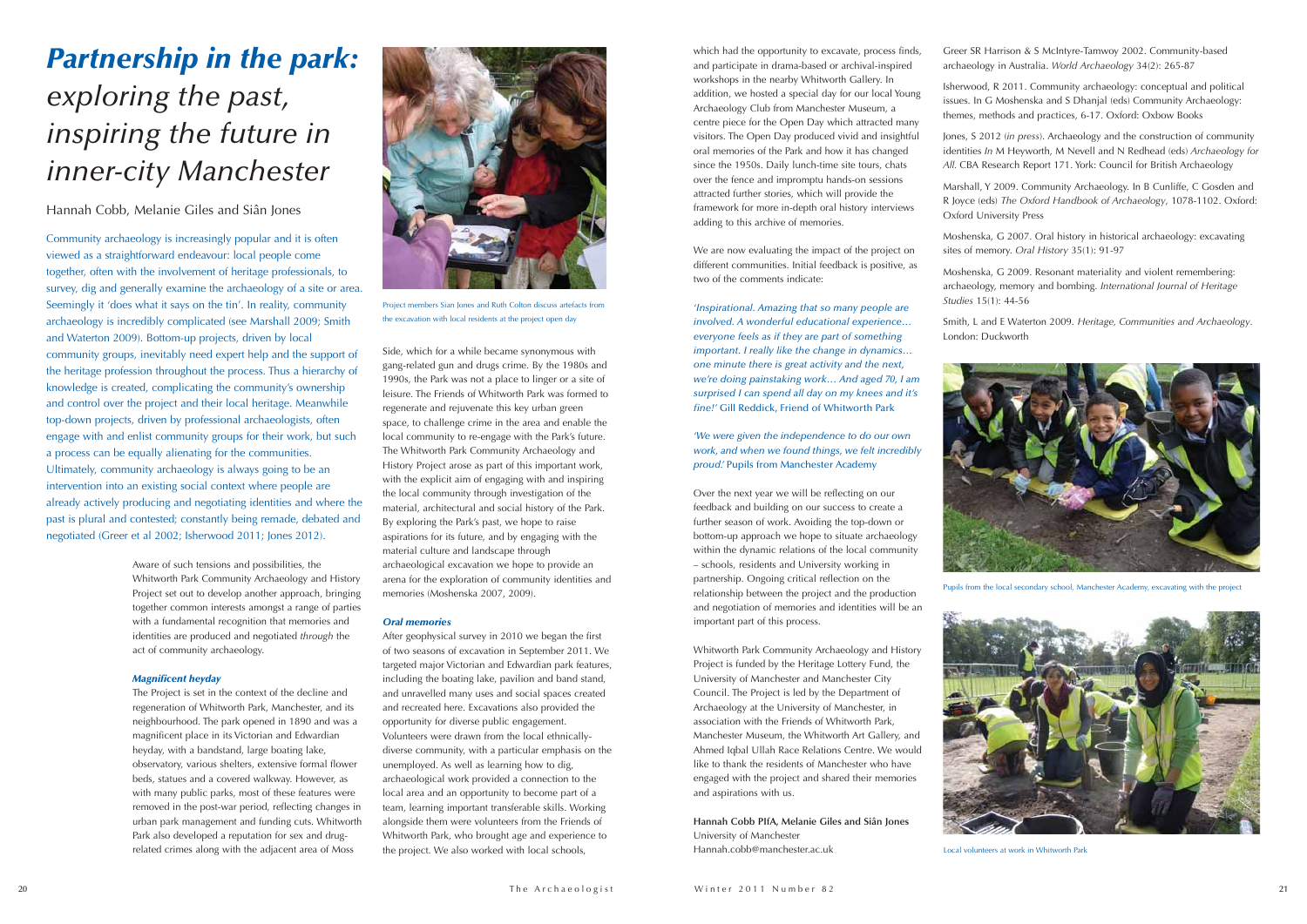Everyone completed tasks on site safety, use of tools and equipment, digging and recording features – everyone passed! Two *Skills for the Future* bursary holders supported the delivery of the training. Laura Joyner (Community Archaeology) and Jennifer Coates (Archives and Learning) are both on 12-month placements with Surrey Heritage, and their assistance was key to the success of the courses. Feedback from participants was positive from both the courses and the taster day, and we will certainly look to run similar courses in the future.

#### *Continuing involvement*

Following the courses opportunities were offered at SCAU for volunteers to learn environmental processing skills and work on samples, with two course participants taking this up. Following any project we encourage people to continue their interest by promoting membership of a local archaeological society, signing up to the Surrey Heritage mailing list, taking part in another dig or becoming a regular volunteer.

BBC Surrey covered the project as a news item and the Community Film Unit shot a clip for Youtube (http://www.youtube.com/watch?v=kYxRk8t0jSk). Sayers Croft held an Open Day as part of Heritage Open Days, when over 300 people visited the site and could take part in the dig and the air raid shelter experience, the latter now revamped with lights and sound through the HLF grant.

The project was initiated by Paul Bowen (Surrey County Council, Youth Development Service) and David Quoroll (Manager, Sayers Croft Field Centre), with archaeological input from SCAU. To find out more about this project see the *Digging Surrey's War* webpages at www.surreycc.gov.uk/communityarchaeology or contact Surrey's Community Archaeology Team (below).

#### **Abby Guinness AIfA**

Community Archaeologist (SCAU) **Laura Joyner** Community Archaeology Bursary Holder

Surrey County Archaeological Unit Surrey County Council education.scau@surreycc.gov.uk 01483 518737

**Caroline** 



#### *Air raid experiences – and discoveries*

Sessions for young people were led by Nigel Randall and Laura Joyner from Surrey County Council Archaeology Unit (SCAU), with over 100 children from the local community involved in excavating the air raid shelters. The budding archaeologists started the day with an interactive presentation on archaeology, with a chance to handle and record artefacts found in Surrey, before heading into the

trenches to learn basic excavation techniques. The children also learned what life was like during the Second World War by completing a History Trail and descending into a bomb shelter to brave the Sayers Croft Air Raid Experience. The dig was a fantastic opportunity for local children to discover archaeology and has provided a wealth of information about the structure and design of the shelters. Many

Buildings at Sayers Croft were constructed in 1939 as an evacuation centre for pupils from Catford Central Boys School in London during the Second World War. They include a dining hall, accommodation blocks and associated air-raid shelters, two of which are still extant. The archaeological project centred on an area of two demolished shelters, to discover their exact positions and state of preservation. The aim of the project was to provide a basic background in archaeology and field skills which could be built on in the future.

> artefacts discovered help tell the story of those staying at the evacuation centre during the war, including a bullet, a sixpence minted in 1944 and a baked bean tin with string running through it.

> In August, there were two free 2-day training courses in Basic Archaeology Skills, plus a day of taster sessions for young people and adults from the local area. We continued to excavate both the shelters uncovered in June, revealing the entry steps, concrete bases and drains of both. Further finds included remains of a ginger beer bottle, plenty of concrete and even a stray worked flint. As well as excavation techniques, the students learned how to identify and lay out a trench and how to record the excavation through contexts, plans, section drawing and levelling.

#### *Accredited skills*

All the skills taught were part of a short syllabus for an AQA accredited unit in Basic Archaeology Skills.

Local people taking part in the excavation at Sayers Croft



Processed samples back at the Surrey History Centre

# **INSPIRING EXCELLENCE IN PUBLIC ENGAGEMENT:** Digging Sayers Croft Abby Guinness and Laura Joyner





Nigel Randall introducing archaeology to participants on the first training course at Sayers Croft in June



Course participants from the second two-day training course in Basic Archaeological Skills

*'It really was FAB. All the staff were great, genuinely interested and so engaging with the children. I feel we were very lucky to have such an opportunity; the only downside is that the time went far too quickly! If further sessions are planned we'd love to know.'*

*'Many thanks for the information and experience over the last 2 days. It was very interesting and enjoyable. Shame about the rain!'* Peter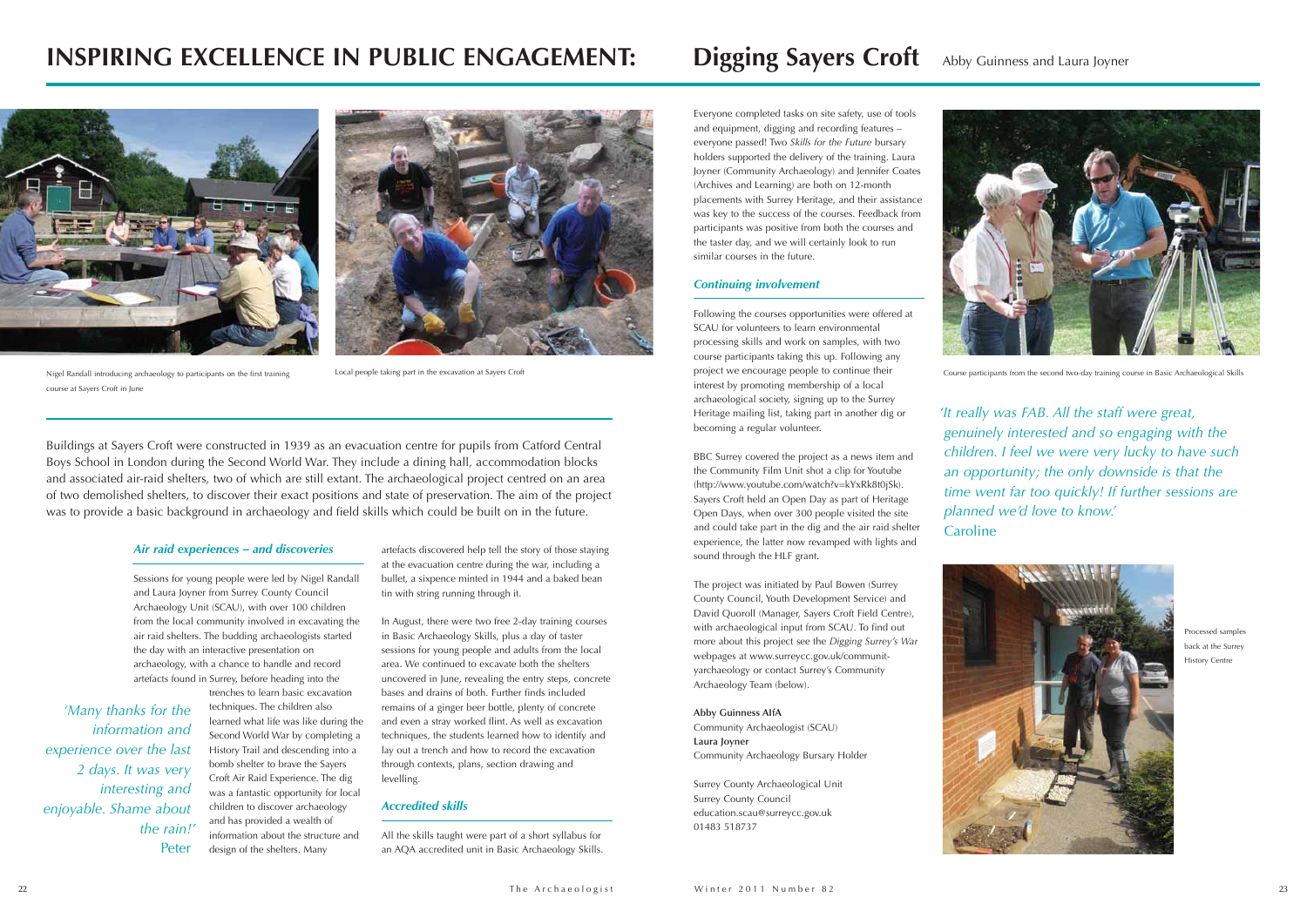Being *in loco parentis* carries with it great responsibility and the range of parenting and teaching experience of our leaders has proved crucial. For however enthusiastic we are about the archaeology, however well we convey stories about the past, our priority is always the care of our Branch members. Each session is carefully assessed for potential hazards, with a Risk Assessment drawn up and acted upon as a 'briefing' before activities begin. CBA ensures that all leaders undergo criminal record Disclosure checks and are provided with First Aid training as necessary. Guidelines are supplied on the required ratio of leaders to children and male and female cover is provided at all times. Moreover, in case of any queries, the staff at YAC HQ are at hand for advice and practical support; we also have a thorough Leaders' Handbook supplied by YAC HQ.

- support by experienced staff at CBA
- leaders have valuable parenting and teaching experience
- leaders have (and are keen to share) a range of archaeological experiences
- activities are predominately practical and teach a range of new skills

One challenge of teaching a mixed age range is organising tasks that will challenge older members whilst not outrunning the abilities of the younger ones. Similarly, it is necessary to consider the needs of members with dyslexia, dyspraxia and other learning difficulties. The practical nature of archaeology has proved a boon in this respect, with activities and exercises being more visual and tactile than traditionally found in the classroom. Furthermore, the wide age range of our members also allows them to socialise and make friends outside their school year. In this way we hope that we are providing 'skills for life' as well as spending enjoyable time together.

The principal strengths of YAC are



The famous elephant armour, observed at our visit to the Royal

# Armouries in November



Preparation for our wild food hunter-gathering session in October

# **The Young Archaeologists' Club** The Young Archaeologists'

The Young Archaeologists' Club (YAC) is a UK-wide national organisation for young people up to the age of seventeen who have or want to develop an interest in archaeology and the heritage sector at large. YAC is part of the Council for British Archaeology (CBA) who administer and support a network of local YAC Branches run by volunteer leaders from all walks of life There are over 70 branches nationwide and this short article will discuss the experience at just one, the York Branch, and how we seek to 'inspire excellence in public engagement'.

The Branch meets once a month with a varied programme from prehistoric through to industrial and 20th-century archaeology. In York we are almost spoilt for choice. Recent sessions have included a visit to the Royal Armouries in Leeds, a monsters and angels trail around York Minster, wild food huntergathering at St Nicholas Fields Nature Reserve, and conservation techniques at the Yorkshire Museum. We *play to our strengths*, drawing on the professional experience of the Branch's leaders. Often this involves taking the Branch members 'behind the scenes' where the leaders work. As an adult it is a privilege to be given insight into so many specialisms and it is no less a joy for the young people, who experience at first hand some of the unusual aspects of our profession. This is facilitated by the support of our employers, who recognise the importance of community engagement with all ages. As just one example, back in March I invited the Branch to 'come fly with me' in a session on aerial archaeology and without the help of the English Heritage Aerial Survey & Investigation team it would have been rather 'flat' (!). Stereoscopes and a range of teaching material were kindly lent in order that we could view aerial photographs in 3D, much to the delight of the Branch members.

York YAC Branch Leaders are pleased to acknowledge the additional support of our employers.

To enable the fantastic range of opportunities Branches offer young people to continue the CBA have launched a 'Dig Deep for YAC' campaign. To find out how you can support this vitally important work please visit the *Dig Deep for YAC* campaign pages at www.yac-uk.org/yaccampaign.

#### Tara-Jane Sutcliffe AIFA

Projects Officer: Air Photo Investigator YAC Branch Leader (York) tara-jane.sutcliffe@english-heritage.org.uk



# **Playing to our strengths, teaching young archaeologists**

Tara-Jane Sutcliffe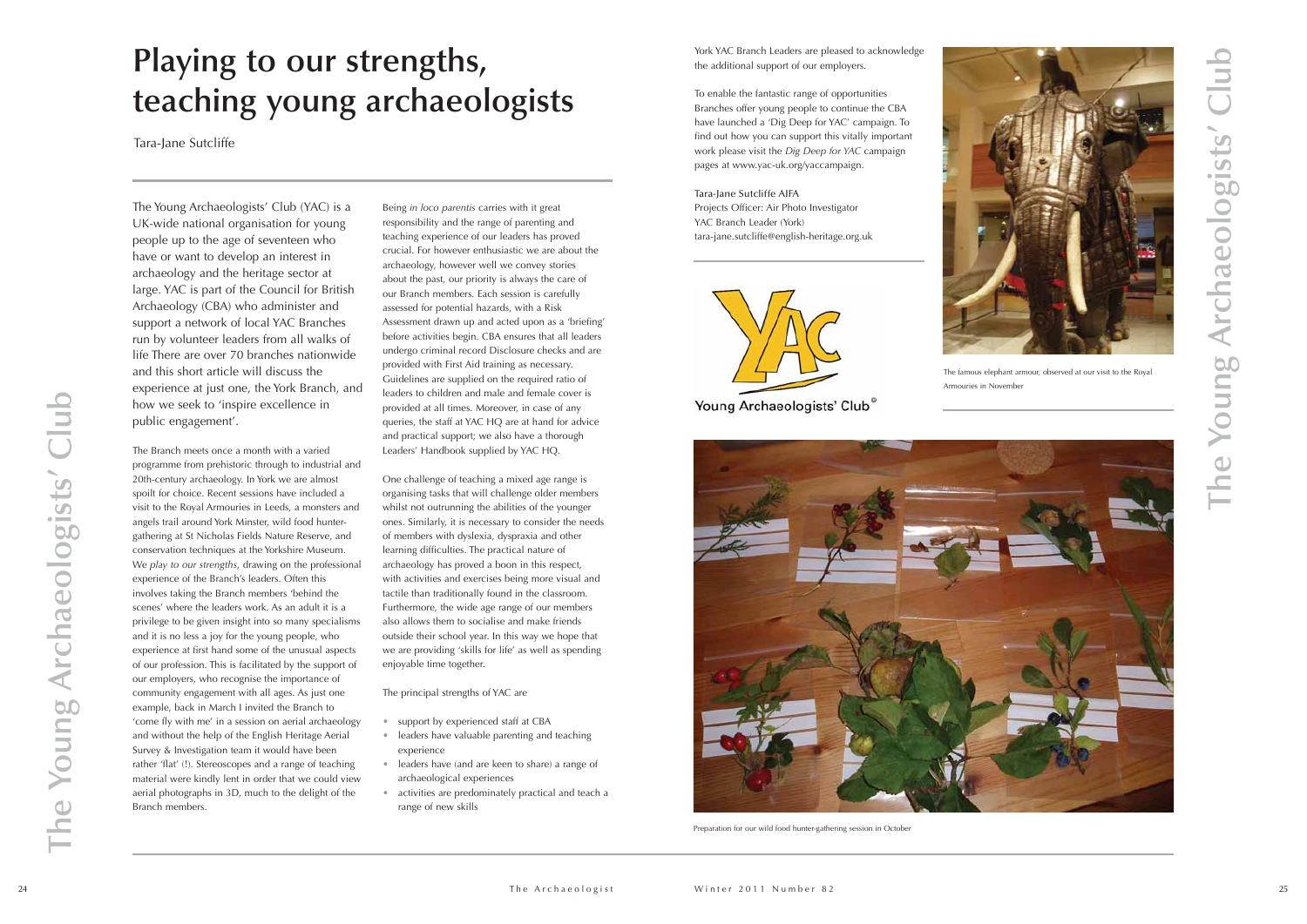#### *Announcement of the result of a Disciplinary Investigation*

The Institute's Disciplinary Regulations set out the disciplinary procedure by which the Institute will determine whether an allegation requires formal investigation, and if it does how that investigation will be carried out. If formal disciplinary proceedings take place, each party is given an opportunity to present his/her case or to defend himself/herself against the allegation. The procedures also allow for representation and appeal against the findings and any sanctions.

If a breach of the Code of conduct is found, resulting in a suspension or expulsion, the Institute will publish an account of the case and the identity of the member concerned.

In the event of a formal reprimand the Institute will publish an account of the case and may identify the member concerned.

*A Disciplinary Inquiry Panel conducted a hearing on 27 January 2011 and 4 July 2011 to investigate allegations that Dr Richard Whaley had breached various clauses of the Code of conduct. The Disciplinary Panel found that Dr Richard Whaley, who had been an Associate member of the Institute at the time, had not acted in accordance with Rules 1.1, 1.8, and 5.2 of the Code of conduct. Recognising the circumstances of the case, it was agreed in accordance with clause 25 of the IfA's Disciplinary Regulations, that the appropriate sanction is a formal reprimand:*

*'ln accordance with clause 25 of the lfA's Disciplinary Regulations you are formally reprimanded for* 

- *the statement on the NEHHAS Field Archaeology Branch website that "our work has been validated by IfA", and the continuing operation of the NEHHAS Field Archaeology Branch against the background of the ongoing dispute between NEHHAS and NEHHAS Field Archaeology Branch. These actions bring both the profession and the Institute into disrepute and therefore in breach of Rule 1.1 of the Code of conduct.*
- *the statement on the NEHHAS Field Archaeology Branch website and associated media that "our work has been validated by IfA" misrepresents the position of the IfA in relation to the work of NEHHAS Field Archaeology Branch and Dr Richard Whaley and therefore misrepresents the IfA. This is in breach of Rule 1.8 of the Code of conduct.*
- *the continued operation and advertising of the field school against the background of the ongoing dispute between NEHHAS and NEHHAS Field Archaeology Branch, before resolving that dispute does misrepresent the situation. This is not in accordance with Rule 1.8 of the Code of conduct.*
- *the failure of Dr Richard Whaley to provide evidence that insurance or adequate Health & Safety documentation and procedures were in place for the NEHHAS Field Archaeology Branch fieldwork. This is in breach of Rule 5.2 of the Code of conduct.*
- promote best practice in the use and evaluation of evidence
- encourage greater understanding of copyright law and sensitivity to the ownership of intellectual property
- avoid plagiarism, fabrication, falsification and deception in proposing, carrying out and reporting the results of research
- declare any interests, including financial ones that bear on publishing research findings
- always give due and appropriate acknowledgement of assistance received, financial or otherwise, encouraging that particular care be taken when more than one author is involved
- follow the most rigorous procedures for the citation of sources, including materials obtained from the internet
- report any conflict of interest, for example, by normally refusing to participate in the formal

*The IfA should publish an account of the case in accordance with article 37 of the Disciplinary regulations.*

declarations of relationship, friendship or outstanding hostility to authors and subjects under scrutiny. Referees willing to be identified are naturally likely to be more difficult to find than anonymous ones, though there is evidence of moves to introduce more transparent refereeing in areas outside archaeology. For example *The British Medical Journal* has revealed the names of reviewers to authors since 1999. Some researchers believe this 'can reduce abuses, make referees more accountable and give them more credit for their work'. This practice offers a valuable example for archaeology to follow.

Is there a panacea for these problems? Unfortunately, I fear we have such scant regard for the editor's role generally, that many branches of academe seem content to appoint editors quite without training or guidance. This cavalier approach to what is arguably the key scholarly role in intellectual progress across all disciplines needs to be addressed individually by professions like our own. We can begin to help improve editorial training and standards by producing appropriate guidelines and advice on best publishing practice.

Here are some suggestions as to what a code of practice might encompass. Archaeologists should

This must seem an odd question to be asking, but it is a serious one which arises because of the many difficulties or irregularities I know others have encountered, or I have experienced personally in the process of publishing archaeological material. Even though some current publishing practices may obviously represent irregular behaviours, some seem to be slowly becoming institutionalised. Consequently, it seems important to explain such questionable practices which have the potential to be unethical, in the hope of provoking useful discussion and constructive debate. Such discussion should enable a greater understanding, and will hopefully encourage the establishment of useful guidelines that further add to our promotion of fair dealing and professionalism in this essential aspect of our work.

So what sort of problem arises in taking work to the press? As author and editor I have become aware of intellectual fraud, plagiarism and regular breaches of personal or institutional copyright. I have also developed serious concerns for the way that intellectual work is reviewed or refereed. At present, most journal and book publishers employ (though rarely pay) referees to adjudicate new work. *Closed Refereeing* – which this is termed – enables relatively fast scrutiny, though it is arguably open to abuse by those who feel it can be used to maintain an intellectual *status quo*. Without openness and accountability important novel or even iconic research can be suppressed or held up without the need to show clear reasons. On the other hand, operated respectfully, *Open Refereeing* – where authors are given their referees' names – enables authors to be given frank evaluations to help improve their scholarship and find the best place to have it printed.

To help counter or reduce referees' or reviewers' selfinterest, some British journals now request their

# Does archaeology need guidelines for ethical publishing?

review of work of anyone for whom they feel a sense of personal obligation or enmity

Other points might be usefully added to this list, which is adapted from the Royal Historical Society's website. Readers' views are welcomed on the development and adoption of such a code.

The problems of good publishing are global and affect many disciplines. Research into climate change, medicine and GM agriculture is riddled with factions alleging irregularity, if not even with claims of scientific fraud that appear to be protected by one form of media manipulation or another. In common with these other professions, archaeology is continuously under pressure to deliver more published products at greater speed. Today, many of the world's academic publishers and scientific societies advertise their bespoke Ethical Practice policies or Codes of Practice on the

web. Some include stiff codes about Ethical Publishing. Unfortunately, up to the present time, archaeology has not loomed large among them, though the IfA members' developed *Code of Practice* is cast in a good progressive spirit. We might therefore now usefully focus on refinements in that Code to address some of the problems touched upon above. Paying greater attention to the detail of how publication is delivered will certainly help avoid the unwitting loss of quality

and truth.

**Stephen Briggs MIfA**

Independent Researcher, Aberystwyth cstephenbriggs@yahoo.co.uk

Stephen Briggs is a member of IfA's Editorial Board. He is preparing a Best Practice Paper on *Ethical Publishing* for IfA's Professional development and

practice committee.

#### Stephen Briggs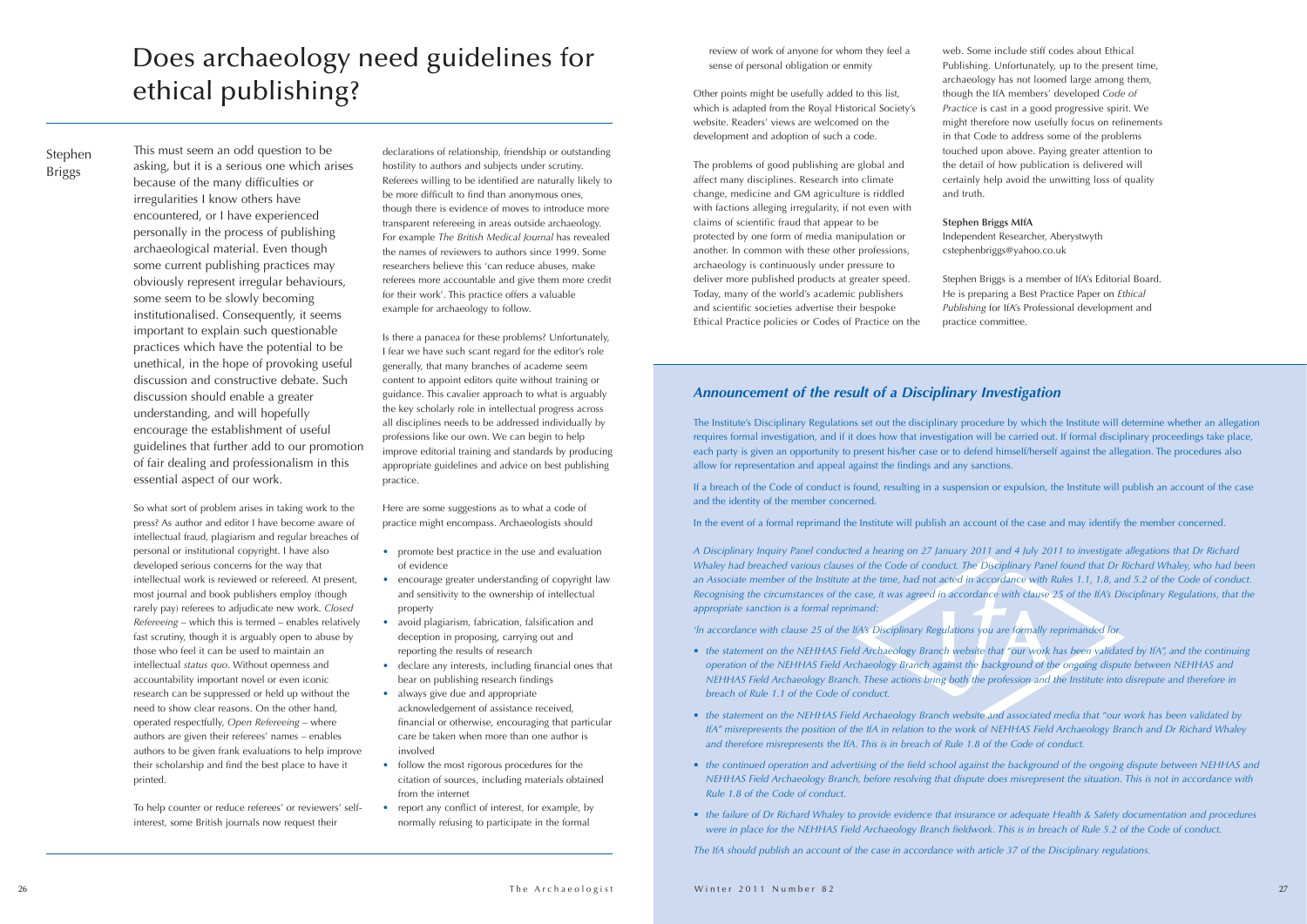# **New members**

# **Members news**

ELECTED

MEMBERS<br>MEMBERS<br>MEMBERS

**Member (MIfA)** Stewart Ainsworth Steven Allen Philip Armstrong Jill Atherton Ian Atkins Serena Barnes Richard Bryant Graeme Carruthers David Connolly Brenda Craddock Deirdre Crone Charlotte Davies Garth Denning Judith Dobie Andrew Gammon Jonny Geber Jane Goddard Lorna Gay Gillian Greer Ericka Guttmann-Bond Julian Heath Susan Holden Mark Hoyle Carolyn Hunt Sylvia James Hugh Kavanagh Phil Kenning Mikko Kriek Sophie Lamb Carlos Lemos Sarah Lucas Thomas Mace Cecily Marshall Hazel Martingell Cai Mason Barbara McNee Maria Medlycott Debbie Miles-Williams Jonathan Montieth Peter Moore Timothy Morgan David Neal Sara Nylund Eavan

O'Dochartaigh Ruth Parkin James Patience Amanda Patton Ann Preston-Jones

C Read

**Associate (AIfA)** Andrew Bates Rebecca Clark Luke Craddock-Bennett Oliver Davis David Doyle Adam Garwood Prudence Manning John Nicholls Rebecca Peacock Samantha Powell Emma Trevarthen Stephen Yeates

**Practitioner (PIfA)** Sami Abd-Rabbo Jennie Anderson Caroline Atkins Andrew Baines Amir Bassir Julia Bastek Julian Baum Jonathan Bedford Steven Bellshaw Fabiana Benetti Jonathan Bennett John Boothroyd Katherine Brandon James Brigden Bert Brouwenstijn Katherine Card Matthew Charlton Jacqueline Churchill Ken Collier Heather Anne Cope Attila Csaba Lesley Davidson Inaki Dieguez-Uribeondo David Dobson Joanne Duijns Tara Fairclough Teresa Ferreira Angela Gallagher Claire Goodey Jennifer Gutzeit Christina Hills Nick Hogan Vickie Jamieson Patricia Johnson Paul Jones Anthony Knill Anne Leaver Edward Lyons Brian Mac Domhnaill Rafael Maya Torcelly Merrily McCarthy Sharyn Ann Murray Seamus O'Donovan Jasmine Parker Aoife Patterson Trevor Pearson Neil Pinchbeck David Pinnock John Pollack Cheryl Quinn Hans Rashbrook

#### ELECTED (continued) **Member (MIfA)**

**Student** Evilena Anastasiou Tracey Barnes Daniel Billing Paul Blockley Alan Bollom Emma Bond Evangelos Charitopoulos Denise Charlton Scott Chaussee Lorna Cherry Helen Chittock Lewis Colau Katie Collins Kelly Corlett Liane Deacon Jennifer Donovan Susannah Duffy Robert Dunn Katie Emmerson-Poppy Laura Evis Lucy Fletcher Ian Forman Robert Frazer Gavin Green Jonie Guest Oliver Hale Hope Hancox Christopher Hill Lisa Hoyle Alice James Kathryne Johnson Barbara Joss Burcu Keane John Kemp Steffan Klemenic Shalini Kulkarni Billy MacRae Adam Mager Victoria Martin Carina Mincioni Peter Missingham Christine Ni Ghiobuin Stephen Northcott Roisin O'Reilly Mitra Panahipoor Joseph Perry David Powell Shelley Probert Kendra Quinn Lorna Richardson

Mark Roughle Marie Rowlan William Schen Hanna Sekows Carol Simmon Hannah Sims David Smee Alexandra Spe Emma Spurgeo Melanie Steine Megan Stoakley James Summer Anna Sztromw Anne Taylor Helena Torres Herrera Robert Turner Emma Twigge Valentine Verr Kenton White Beata Wieczor Oleksy Natalie Willimott Eva Wilson Helen Woodhouse Jenny Yates



Andrew Buckley receiving Somerset Business Award

**Affiliate** Luke Aspland Barry Atkinson Homa Badr Paul Baggaley Janet Bailey Justin Ball Martin Banikov Tanya Berks Christopher Blake Laura Boardman Siebe Boersma Haleh Brooks Terry Brown Morgan Clifford Teresa Costanza Katherine Crouch Deirdre Daly Caryl Dane Caroline Davies Stuart Dick Ali Doughty Jesse Dunlop Alvaro Ferreira Dianne Fitzpatrick Hannah Flint Damian Forrest Agneiszka Glodek Adam Goodfellow Sophie Graham Keith Greenfield Lianne Heaney Wayne Hepworth Kimberley Hosking Rosalind Hughes Nicola Humphrey Emma Knight Nadesha Knudsen Niklas Koerber Eric Long Alexander Macaskill Alyxandra Mattison Nikki McConville Orlene McIlfatrick Aimee McManus Daniel Mitchell David Mudd Lauren Neal Simon Pateman Matthias Paulke Guy Peirson

#### TRANSFERS **Member (MIfA)**

Eliza Alqassar

Ian Barnes Mark Brett Lesley Collett Sam Driscoll Roy Friendship-Taylor Elizabeth Gardner Emma Hancox Jane Harrison Michael Hawkes Alison Hawkins Peter Herring Peter Higgins Barbara Hurman Nicholas Kelly Margaret Mathews Jonathan Millar Sarah Newsome Caroline Norrman Chris Philo Carolyn Royall Bridget Simpson Thomas Small Laura Templeton

#### **Practitioner (P**

**Member (MIfA)**

**(cont)** Matthew Town Stephen Tucker Adam Yates

**Associate (AIfA)** Lara Band

Charlotte Malone Helen Parslow Jenny Richards

Anne Lawson-Jones **Practitioner (PIFA)** JCatherine Godsiffe Lesley McEwan James Sugrue

Victoria Ridgeway Ian Scott

Ann Searight Richard Sheppard Damian Shiels Drew Smith Graham Sumner Andrew Swann Bernard Thomason Daniel Tietzsch-Tyler Sue Tyler David Watt Sue White Leeanne Whitelaw Robert Williams Kelvin Wilson Andrew Young

| lfA)   | <b>Affiliate</b>                          | <b>Student</b>             |  |
|--------|-------------------------------------------|----------------------------|--|
| y      | Keith Piggott                             | Naomi Roderick             |  |
| d      | Rosanna Price                             | Benjamin Rowe              |  |
| ıck    | Marlyn Price                              | Rosemary Anna              |  |
| ska    | Margaret Redmond                          | Scales                     |  |
| ıds    | Ernest Reid                               | Joanne Shoebridge          |  |
|        | Glenn Rose                                | Hallie Smith               |  |
|        | Keri Rowsell                              | Rachel Stacey              |  |
| ۲r     | George Scott                              | Jane Stewart-              |  |
| วท     | Daniel-Manson                             | Bollen                     |  |
|        | Sharman                                   | Charlotte Stodart          |  |
| эr     | Jennifer Smith                            | Sue Summerill              |  |
| эy     |                                           |                            |  |
| rs     | Christopher Spence                        | Natalie<br>Talbot          |  |
| vasser | Claire Sutton-                            | Jonathan Trigg             |  |
|        | Abbott                                    | Megan Tudor                |  |
|        | Josef Thompson                            | Kathryn Ward               |  |
|        | Sarah Tonkin                              | Ellen Watson               |  |
|        | Simon Vianello                            | Leanne Werner              |  |
|        | Karen Walmsley                            | Alexandria Young           |  |
| ijken  | Annemarie Wheat                           |                            |  |
|        | Carolyn Wingfield                         |                            |  |
| rek-   | Rachel Wood                               |                            |  |
|        | Alan Wood                                 |                            |  |
|        | Holly Wright                              |                            |  |
|        |                                           |                            |  |
|        |                                           |                            |  |
| ouse   |                                           |                            |  |
|        |                                           |                            |  |
|        |                                           |                            |  |
|        |                                           |                            |  |
| PIFA)  |                                           | <b>Student</b>             |  |
| dsiffe |                                           | Marta Perez-               |  |
| n      |                                           | Fernandez                  |  |
|        |                                           |                            |  |
|        |                                           |                            |  |
|        |                                           |                            |  |
|        |                                           |                            |  |
|        |                                           |                            |  |
|        |                                           |                            |  |
|        | nbers news                                |                            |  |
|        |                                           |                            |  |
|        |                                           |                            |  |
|        |                                           |                            |  |
|        | kley MIfA 2515                            |                            |  |
|        | Limited, which Andy                       |                            |  |
|        |                                           |                            |  |
|        | up in 2009 to operate                     |                            |  |
|        | K, has just won 'Business                 |                            |  |
|        | 0-1 employees), at the                    |                            |  |
|        | siness Awards 2011                        |                            |  |
|        | somersetbusinessawards.                   |                            |  |
|        |                                           |                            |  |
|        | ers-2011/business-of-the-                 |                            |  |
|        | ployees/). This award                     |                            |  |
|        | s ongoing success and                     |                            |  |
|        | same time as the                          |                            |  |
|        |                                           |                            |  |
|        | new AB Heritage<br>sgow, to further build | Andrew Buckley receiving a |  |

**Andrew Buckley** *MIfA 2515*



AB Heritage Limited, which Andy Buckley set up in 2009 to operate across the UK, has just won 'Business of the Year' (0-1 employees), at the Somerset Business Awards 2011 (http://www.somersetbusinessawards. org.uk/winners-2011/business-of-theyear-0-1-employees/). This award demonstrates ongoing success and comes at the same time as the opening of a new AB Heritage office in Glasgow, to further build its presence and market share in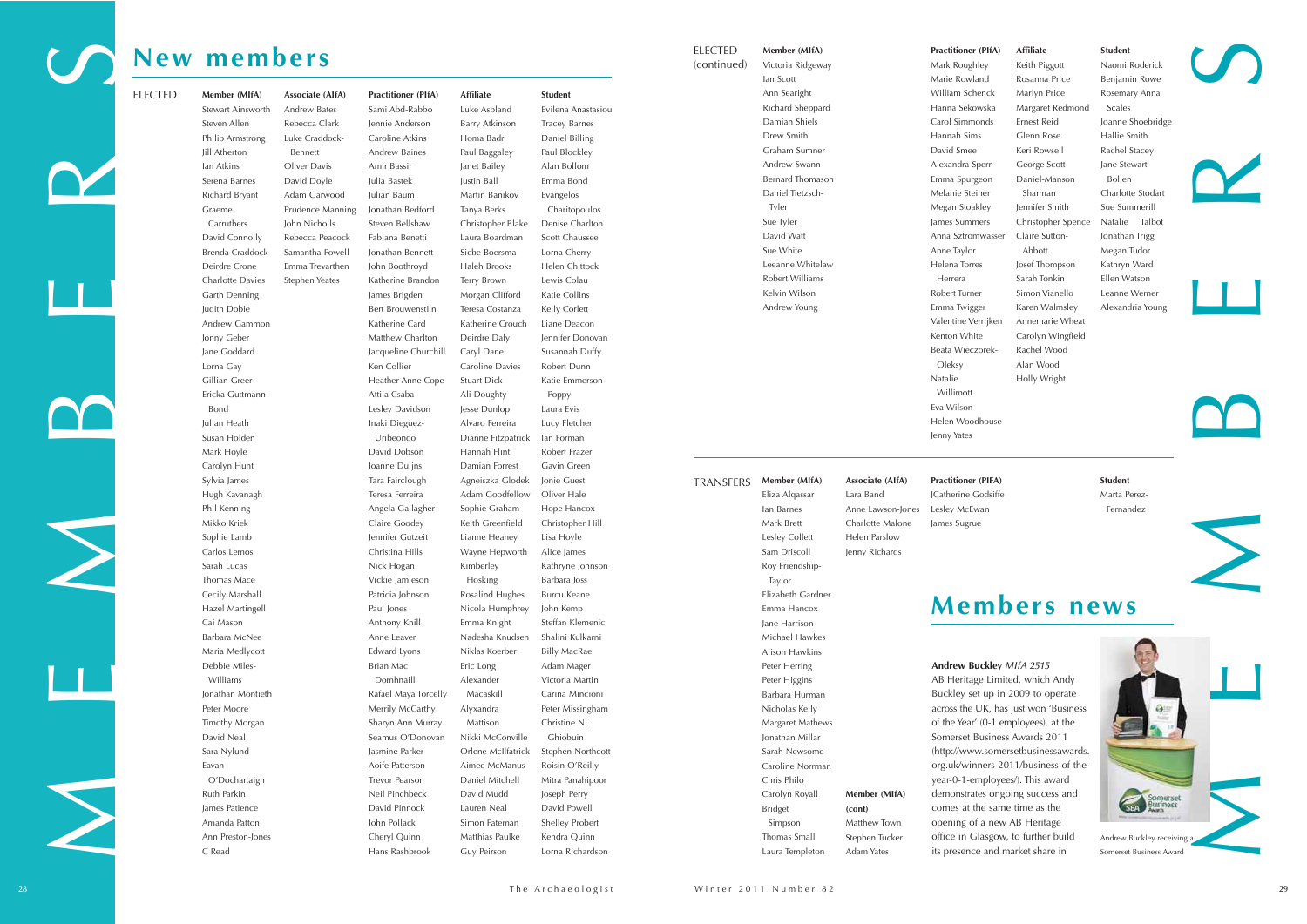Environmental Assessment for the 2014 Commonwealth Games and who was previously Senior Heritage Consultant at Atkins Ltd. Gareth has particular experience working on EIA, SEA and cultural heritage management strategies.

Scotland and the North of England (http://www.abheritage.co.uk/20/blog/post/7/newab-heritage-office-opens). The new office will be headed by Gareth Talbot, who previously worked with Glasgow City Council on the Strategic



#### **David William Hopkins BSc** *MIfA 719*

1967 – 2011

It is with great sadness that we report the early death of David Hopkins in a tragic boating accident while working on an archaeological project in Uzbekistan.

After graduating from the University of Bath, Dave undertook archaeological illustration, first at Leicester and, since 1998, at Archaeological Project Services/Heritage Trust of Lincolnshire. At the latter he contributed his unique finds illustrations and highly detailed reconstruction drawings to the Fenland Management Project volumes and numerous other publications. More recently he contributed to various community projects where his infinite patience, charm and good humour won him many new friends. His career with APS/HTL was interspersed with excavations abroad, working as illustrator for many British and overseas universities.

He worked extensively in the Mediterranean, North Africa and the Near East. His creative side always to the fore Dave had recently devised board games for organisations such as the National Trust and National Horse racing museum. His love of the garden and countryside manifested itself in many articles on ancient plants he wrote and illustrated for gardening periodicals, notably *Lincolnshire Good Taste* magazine. A hugely talented and imaginative illustrator

Dave will be sorely missed by his family in Leicester and his many colleagues and friends the world over.

**Tom Lane**

tom.lane@apsarchaeology.co.uk

### **Beverley Ballin Smith** *MIfA 294*

Following the closure of GUARD by the University of Glasgow at the end of 2010, Beverley, previously a project manager for many years with responsibilities for post-excavation and archives is now a self-employed archaeological consultant and researcher. The change in employment has allowed her to start the process of assessing the largely pre-digital and pre-metric archives of the Udal project, excavated by Iain Crawford between 1961 and 1996 in North Uist, Western Isles. This massive project is one of the largest and most important rural excavations ever undertaken in Scotland that has not been published. It

comprises three main sites and produced *c* 40 cubic metres of finds and samples. This assessment year is being funded by Historic Scotland and the Western Isles Council. If anyone worked at the Udal and has information on or photographs of the site please do get in touch (bballinsmith@gmail.com. Beverley is a member of IfA Council, the Executive (Hon Vice Chair for Outreach) and serves on Validation Committee.

#### **Andrew Fitzpatrick** *MIfA 926*

Andrew, Head of Communications at Wessex Archaeology, has just been appointed as Visiting Professor in the School of Archaeology and Ancient History at the University of Leicester.

#### **Amanda Forster** *MIfA 4823*

Amanda has recently joined the team at IfA to work as Standards Promotion Manager for the Institute. Previously Amanda worked for Birmingham Archaeology (University of Birmingham) and, since 2004 was the organisation's Post Excavation Manager. From March 2011, following restructure of the organisation within the Institute for Archaeology and Antiquity, Amanda took on the role of Research Fellow in Archaeology and Heritage. As part of her work with Birmingham, Amanda was lucky enough to work across many aspects of the profession, combining commercial archaeology and management with research and training. For the past four years Amanda was programme leader of Birmingham's postgraduate course in Professional and Practical Archaeology, which runs both a campus-based and distance learning delivery. She has also co-directed training excavations in the Lake District investigating a medieval longhouse and its

landscape in Eskdale, and continues to undertake research into the area. Since undertaking her PhD, Amanda has retained her research interest in the Viking and medieval periods in the North Atlantic Region, and hopes one day to fully publish her ongoing research into soapstone vessels, and their manufacture and use, across the region.

Amanda joined IfA in November 2011 and is looking forward to promoting the work of IfA to its membership, Registered Organisations and the wider world. She is keen to involve as many members as possible in shaping and developing the Institute to their benefit, and in making sure everyone is aware of the work that goes on from day-to-day, just as much as reporting the significant news and events. From December, Amanda will be the main contact for *The Archaeologist* – so if you have any ideas for new content or how we can add to the magazine, please get in touch with her at amanda.forster@archaeologists.net.



# **Members news Obituaries**



Amanda Forster



#### **Anna Maria Brindle-Slowikowski BA MPhil MAAIS PGCE** *MIFA 849*

#### 1955 – 2011

Anna graduated from Sheffield University in 1976, gained a PGCE and then returned to her home town of Nottingham to work more voluntarily for Trent Valley Archaeological Research Committee. After voluntary work at the Brewhouse Museum and a short spell at Nottinghamshire County Record Office, she returned to the Brewhouse Museum as finds assistant, with digging and outreach work included.

In 1980 Anna moved to Leeds and to West Yorkshire Archaeology Service. This was a hugely influential period in her professional life, in particular working alongside Stephen Moorhouse. She always stayed in close contact with friends and colleagues she met there. Her continuing interest in Yorkshire medieval pottery was evidenced by her MPhil dissertation — '*The character and uses of medieval pottery in the lowlands of West Yorkshire'* — and involvement in the Wharram Percy publications, for which she managed all ceramics from excavation to publication, including compiling a type series, fabric descriptions, statistical analysis and illustration. Anna was an accomplished pottery illustrator and became a full member of AAI&S in 1988, was Technical Papers Editor 1988–89 and chair of the association 1989–1992.

Anna came to Bedfordshire in 1987 as a pottery researcher with Bedfordshire County Archaeological Service, now Albion Archaeology, where she

remained until her death. Her achievements here are manifold and include work on the Bedfordshire Ceramic Type Series and publication of key backlog projects. She was an active member of MPRG and also Regional Organiser for the South East Midlands Pottery Research Group during the 1990s. Anna's regional synthesis of late medieval reduced wares, *Genius in a cracked pot*, was published only months before her death and will become a key work for medieval pottery research.

Anna enthusiastically shared the wealth of her knowledge and was the driving force behind Albion's successful outreach programme. Her colleagues will always remember her quiet determination to work as normal throughout cancer treatment. Patient,

generous and kind, an enthusiast for archaeology and an exceptionally talented ceramics specialist, we will



miss her.

Anna leaves a husband Philip and son Harry.

**Hester Cooper-Reade** 



**and Holly Duncan**  Albion Archaeology David Hopkins

Pupils in many of Bedfordshire's lower schools were stimulated by the exciting and interactive sessions that Anna ran

Beverley Ballin Smith